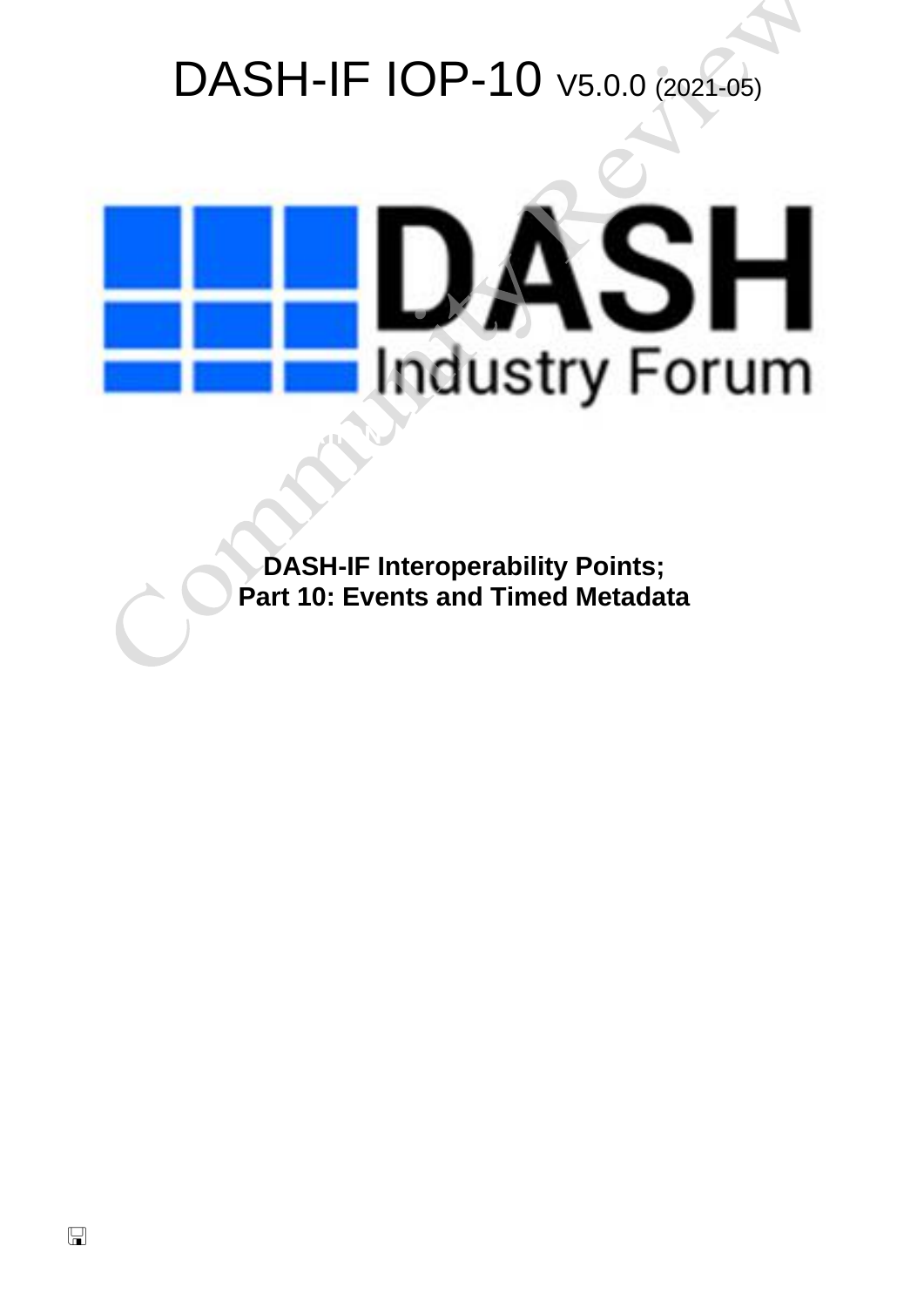$\frac{1}{2}$ 

#### *DASH Industry Forum*

3855 SW 153rd Dr. Beaverton, OR 97003 - USA

Email : admin@dashif.org

#### *Important notice*

The present document can be downloaded from: <http://www.dashif.org/guidelines>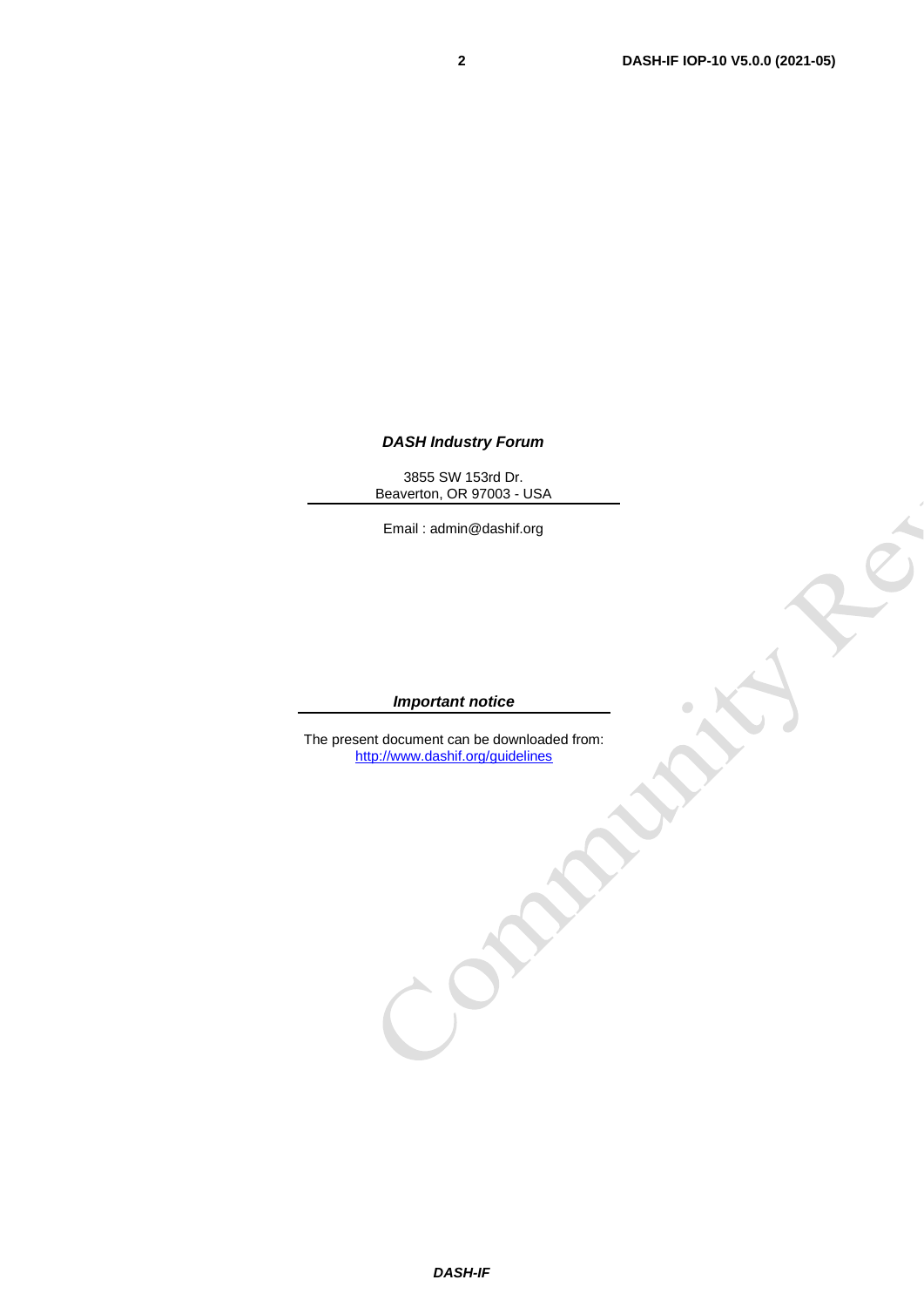## Contents

| $\mathbf{1}$                                                                                                                  |  |  |
|-------------------------------------------------------------------------------------------------------------------------------|--|--|
| 2<br>2.1<br>2.2                                                                                                               |  |  |
| 3<br>3.1<br>3.2<br>3.3                                                                                                        |  |  |
| 4                                                                                                                             |  |  |
| 5                                                                                                                             |  |  |
| 6<br>6.1<br>6.2<br>6.2.1<br>6.2.2<br>6.2.2.1<br>6.2.2.2<br>6.2.2.3<br>6.2.2.4<br>6.2.3<br>6.2.3.1                             |  |  |
| 6.2.3.2<br>6.2.3.3<br>6.2.4<br>6.2.5<br>6.2.6<br>6.3                                                                          |  |  |
| 7<br>7.1<br>7.2<br>7.2.1<br>7.2.2<br>7.2.3<br>7.2.3.1<br>7.2.3.2<br>7.2.4<br>7.2.5<br>7.2.6<br>7.2.7<br>7.2.8<br>7.2.9<br>7.3 |  |  |
| 8<br>9                                                                                                                        |  |  |
| 9.1                                                                                                                           |  |  |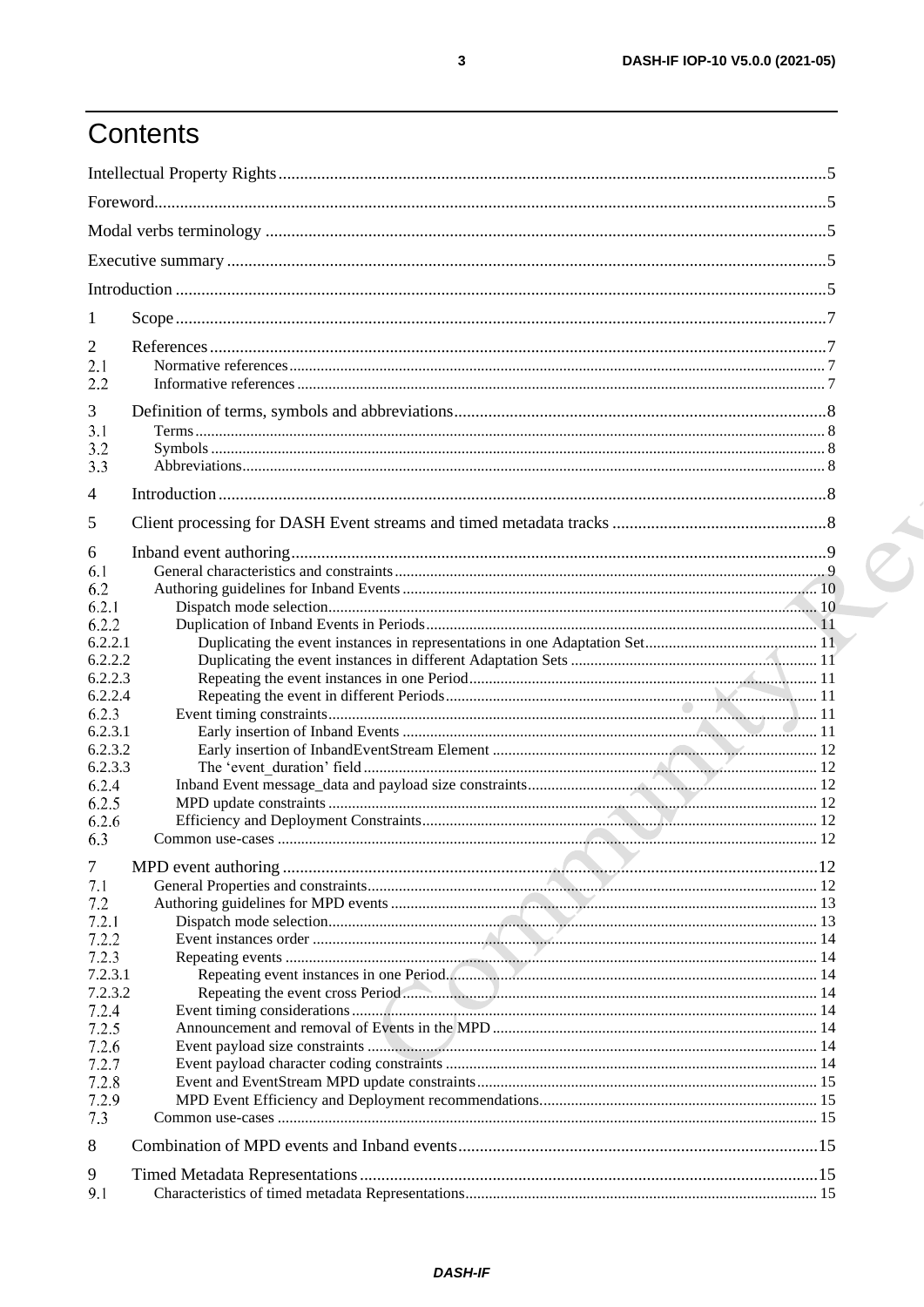| 9.2    |  |
|--------|--|
| 9.2.1  |  |
| 9.2.2  |  |
| 9.2.3  |  |
| 9.2.4  |  |
| 9.2.5  |  |
| 9.2.6  |  |
| 9.2.7  |  |
| 9.3    |  |
| 10     |  |
| 11     |  |
| 11.1   |  |
| 11.2   |  |
| 11.2.1 |  |
| 11.2.2 |  |
| 11.2.3 |  |
| 11.3   |  |
| 11.4   |  |
| 11.5   |  |
| 11.6   |  |
|        |  |
|        |  |

## Tables

## Examples

Com

 $\overline{\mathbf{4}}$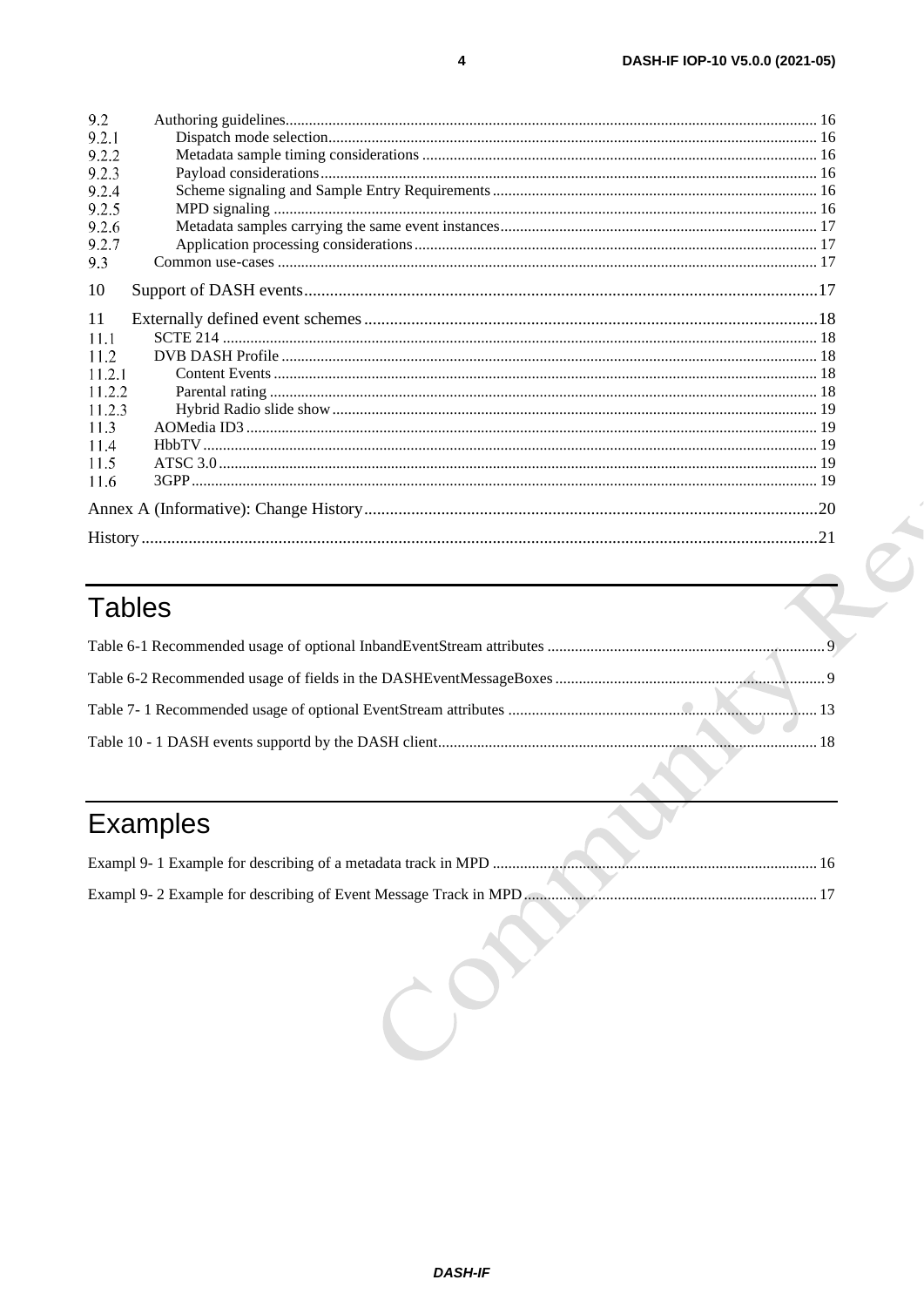## Intellectual Property Rights

#### Disclaimer

This is a document made available by DASH-IF. The technology embodied in this document may involve the use of intellectual property rights, including patents and patent applications owned or controlled by any of the authors or developers of this document. No patent license, either implied or express, is granted to you by this document. DASH-IF has made no search or investigation for such rights and DASH-IF disclaims any duty to do so. The rights and obligations which apply to DASH-IF documents, as such rights and obligations are set forth and defined in the DASH-IF Bylaws and IPR Policy including, but not limited to, patent and other intellectual property license rights and obligations. A copy of the DASH-IF Bylaws and IPR Policy can be obtained at [http://dashif.org/.](http://dashif.org/)

The material contained herein is provided on an "AS IS" basis and to the maximum extent pe mitted by applicable law, this material is provided AS IS, and the authors and developers of this material and DASH-IF hereby disclaim all other warranties and conditions, either express, implied or statutory, including, but not limited to, any (if any) implied warranties, duties or conditions of merchantability, of fitness for a particular purpose, of accuracy or completeness of responses, of workmanlike effort, and of lack of negligence.

In addition, this document may include references to documents and/or technologies controlled by third parties. Those third-party documents and technologies may be subject to third party rules and licensing terms. No intellectual property license, either implied or express, to any third-party material is granted to you by this document or DASH-IF. DASH-IF makes no warranty whatsoever for such third-party material.

Note that technologies included in this document and for which no test and conformance material is provided, are only published as candidate technologies, and may be removed if no test material is provided before releasing a new version of this guidelines document. For the availability of test material, please check [https://www.dashif.org.](https://www.dashif.org/)

## Foreword

This Technical Specification (TS) has been produced by the DASH-IF Technical Working Group.

## Modal verbs terminology

In the present document "**shall**", "**shall not**", "**should**", "**should not**", "**may**", "**need not**", "**will**", "**will not**", "**can**" and "**cannot**" are to be interpreted as described in clause 3.2 of the [ETSI Drafting Rules](https://portal.etsi.org/Services/editHelp!/Howtostart/ETSIDraftingRules.aspx) (Verbal forms for the expression of provisions).

"**must**" and "**must not**" are **NOT** allowed in deliverables except when used in direct citation.

## Executive summary

Part 10 of DASH-IF IOP v5 provides a common timing and client processing model for application MPD events, inband events, and timed metadata tracks. This processing model describes a timing model for the DASH client to process and use a common processing pipeline to parse the event and metadata instances, and dispatch them to the Application. This part also includes a sample API for applications to subscribe to one or more event and/or timed metadata schemes. Additionally, this part provides authoring guidelines and best practices for using the DASH events and metadata tracks to carry application-specific sparse events through the DASH client. Finally, a few event schemes and their timing characteristics that are currently defined in some consortia specifications are described as examples.

## Introduction

This document is Part 10 of a multipart set of documents, collectively called "IOP V5.0.0". All the parts are:

- 1. Overview, architecture and interfaces
- 2. Core principles and CMAF mapping
- 3. DASH on-demand services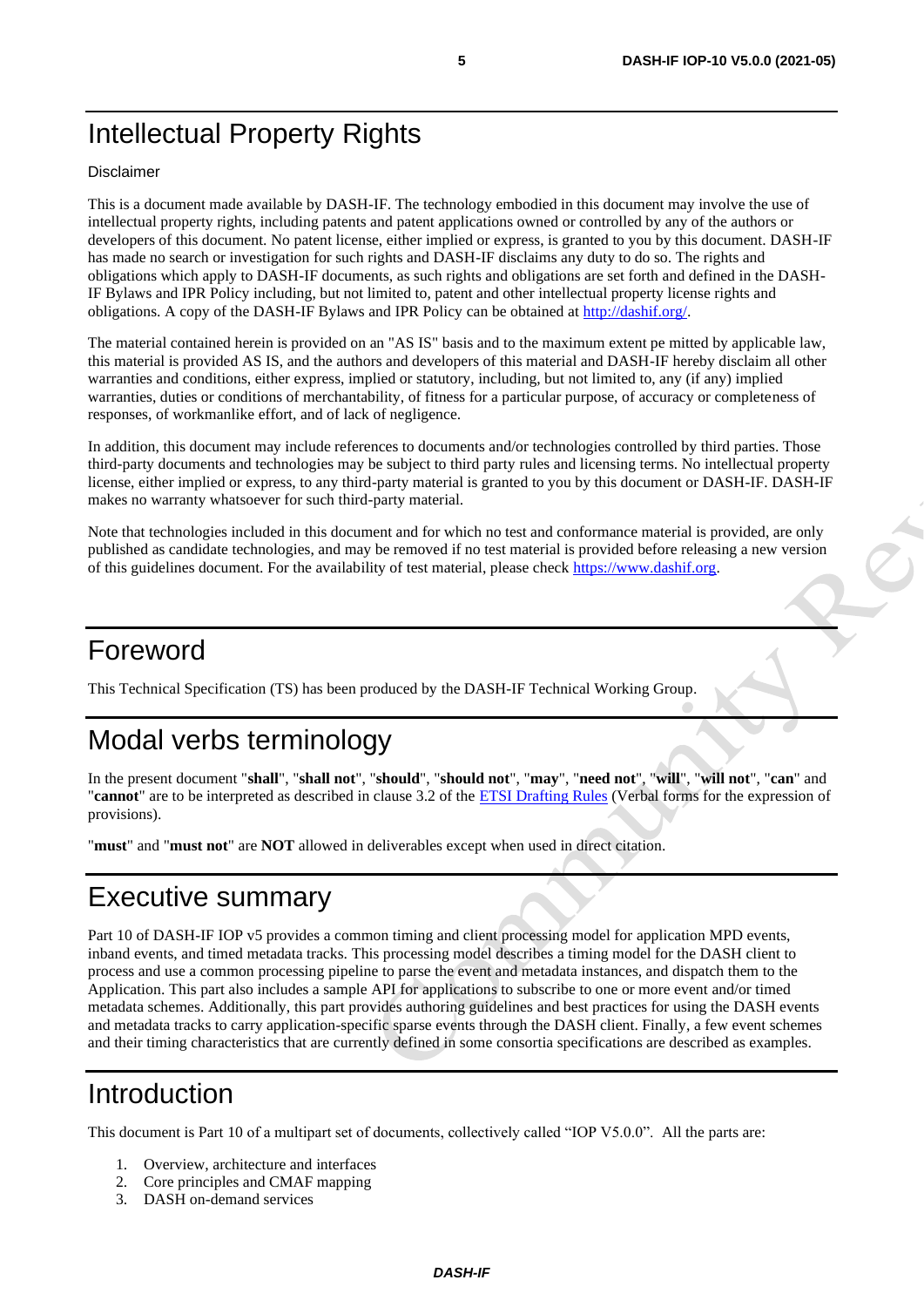- 5. Ad insertion and content replacement
- 6. Content protection
- 7. Video
- 8. Audio (this document)
- 9. Text
- 10. Events and timed metadata (this document)
- 11. Additional functionalities
- 12. Conformance and reference tools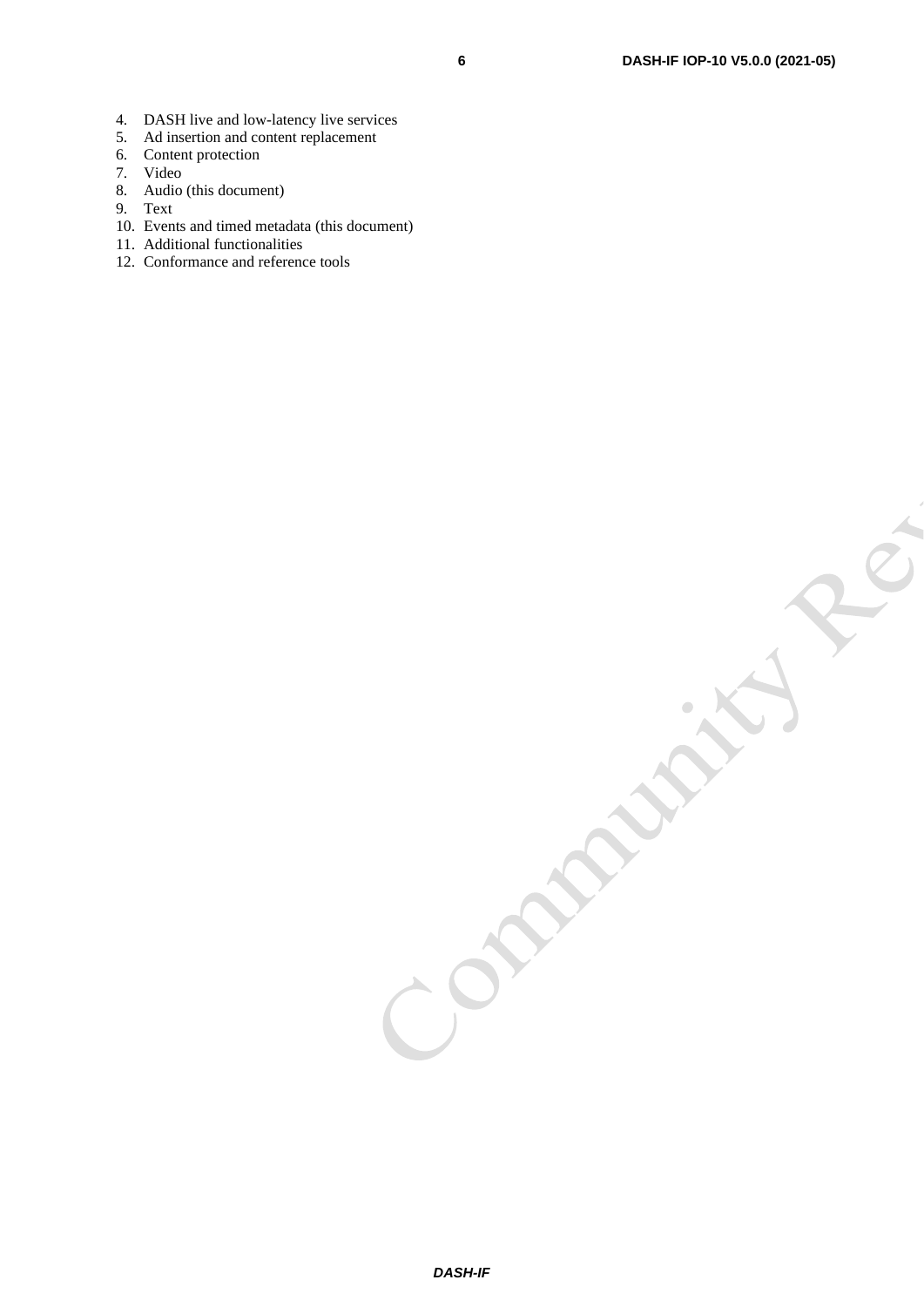## 1 Scope

The scope of this part is the timing and processing of the DASH event and timed metadata track timing as well as the corresponding DASH client-Application API for these events and metadata.

The DASH standard includes MPD events to include in DASH manifest. It also enables including inband events to be carried with the media segments. Finally, it allows the streaming of metadata tracks. All three functionalities may be used to deliver application-related events to the Application. Since these data are timed sensitive, the DASH client must receive this data and pass it to Application such that the application can use them on time.

This part draws the timing model for DASH events and timed metadata tracks based on the MPEG DASH specification. Based on this timing model, this document also includes a client processing model for these data. This part also includes an API for dispatching events and timed metadata information to the Application. Finally, authoring guidelines and best practices are provided for content/service providers on how to use DASH events and timed metadata to deliver application-specific sparse data through the DASH client.

## 2 References

## 2.1 Normative references

References are either specific (identified by date of publication and/or edition number or version number) or non-specific. For specific references, only the cited version applies. For non-specific references, the latest version of the referenced document (including any amendments) applies.

The following referenced documents are necessary for the application of the present document.

- [1] ISO/IEC 23009-1 "Information technology Dynamic adaptive streaming over HTTP (DASH) Part 1: Media presentation description and segment formats, 5th Edition"
- [2] ISO/IEC 14496-12 "Information technology -- Coding of audio-visual objects -- Part 12: ISO base media file format"
- [3] ISO/IEC 23000-19 "Information technology Multimedia application format (MPEG-A) Part 19 Common media application format (CMAF) for segmented media"
- [4] ISO/IEC 23001-18 "Information technology Multimedia application format (MPEG-B) Part 18 Event message track format for the ISO base media file format

### 2.2 Informative references

References are either specific (identified by date of publication and/or edition number or version number) or non-specific. For specific references, only the cited version applies. For non-specific references, the latest version of the referenced document (including any amendments) applies.

NOTE: While any hyperlinks included in this clause were valid at the time of publication, ETSI cannot guarantee their long-term validity.

The following referenced documents are not necessary for the application of the present document, but they assist the user with regard to a particular subject area.

- [i.1] SCTE 214-1 2022, MPEG DASH for IP-Based Cable Services Part 1: MPD Constraints and Extensions, https://www.scte.org/documents/5085/SCTE\_214-1\_2022.pdf
- [i.2]ETSI TS 103 285 V1.3.1 (2020-02) DVB MPEG-DASH Profile for Transport of ISO BMFF Based DVB Services over IP Based Networks, DVB Document A168 Rev.4, November 2021, [https://www.etsi.org/deliver/etsi\\_ts/103200\\_103299/103285/01.03.01\\_60/ts\\_103285v010301p.pdf](https://www.etsi.org/deliver/etsi_ts/103200_103299/103285/01.03.01_60/ts_103285v010301p.pdf)
- [i.3]AOMedia Carriage of ID3 Timed Metadata in the Common Media Application Format (CMAF), v1.0.0, April 2020, <https://aomediacodec.github.io/id3-emsg/>
- [i.4]Guidelines for Implementation: DASH-IF Interoperability Point for ATSC 3.0, June 2018, Version 1.1, <https://dashif.org/docs/DASH-IF-IOP-for-ATSC3-0-v1.1.pdf>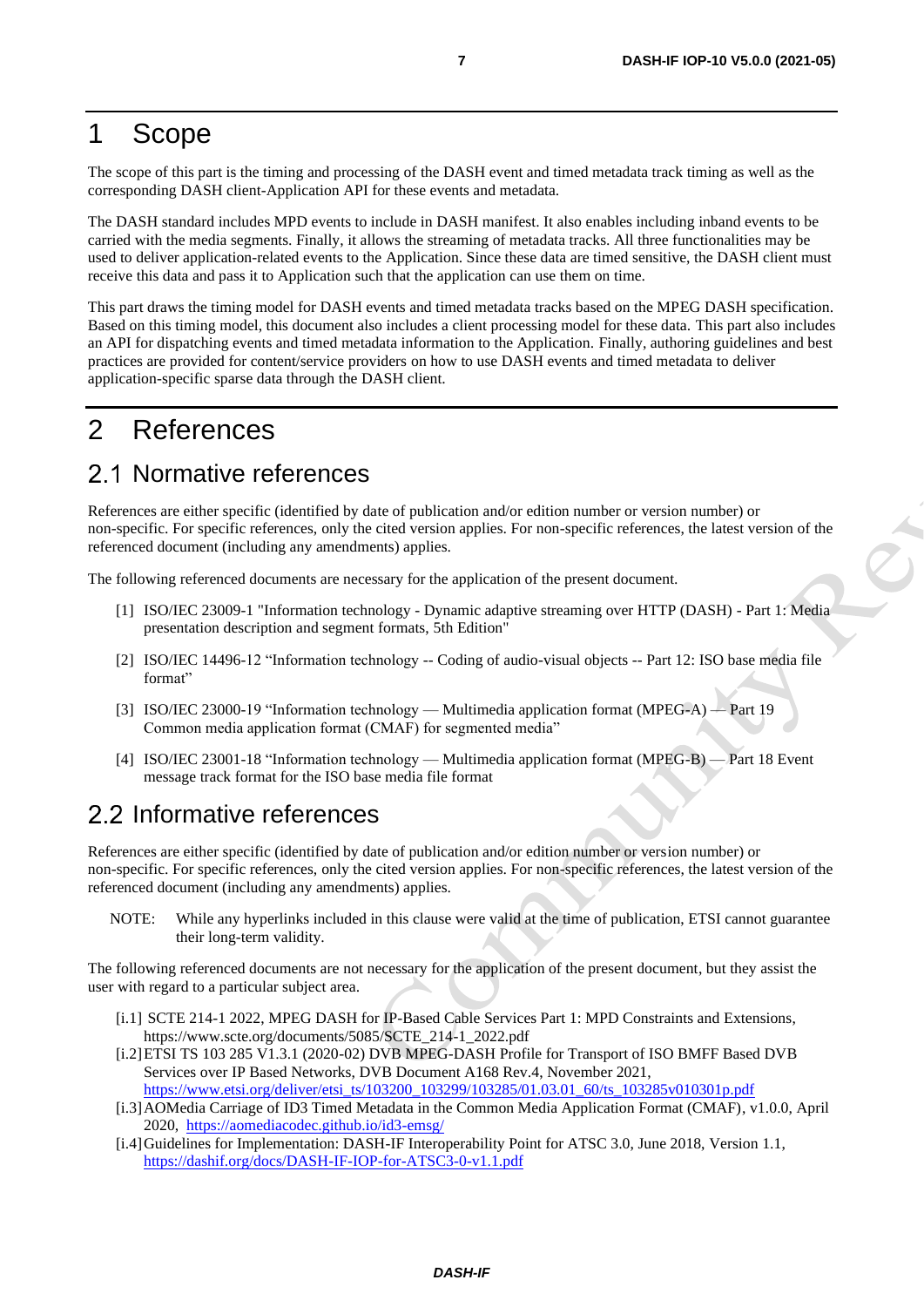## 3 Definition of terms, symbols and abbreviations

## 3.1 Terms

For the purposes of the present document, the following terms apply:

ABR encoder – live encoder that converts a broadcast stream or mezzanine into a ladder of different bit-rate tracks

## 3.2 Symbols

For the purposes of the present document, the following symbols apply:

## 3.3 Abbreviations

For the purposes of the present document, the following abbreviations apply:

| 3GPP           | Third Generation Partnership Project               |
|----------------|----------------------------------------------------|
| AOMedia        | Alliance for Open Media                            |
| <b>ATSC</b>    | <b>Advanced Television Systems Committee</b>       |
| <b>CMAF</b>    | <b>Common Media Application Format</b>             |
| <b>DASH</b>    | Dynamic Adaptive Streaming over HTTP               |
| <b>DASH-IF</b> | <b>DASH</b> Industry Forum                         |
| <b>DVB</b>     | Digital Video Broadcasting                         |
| <b>HbbTV</b>   | Hybrid broadcast broadband TV                      |
| <b>HTTP</b>    | <b>HyperText Transport Protocol</b>                |
| <b>ISO</b>     | International Standards Organization               |
| LAT            | Latest Arrival Time                                |
| <b>MPD</b>     | <b>Media Presentation Description</b>              |
| <b>MPEG</b>    | Moving Pictures Experts Group                      |
| <b>SCTE</b>    | Society of Cable Telecommunications Engineers      |
| <b>SMPTE</b>   | Society of Motion Picture and Technology Engineers |
|                |                                                    |

## 4 Introduction

This part describes the DASH events and timed metadata track timing and processing model. It describes the timing models of MPD and inband events as well as the timing model of the timed metadata tracks. This part also outlines the DASH player's reference architecture for processing the DASH events as well as timed metadata tracks, the possible dispatch modes and the information carried to the Application. Finally, it defines the reference API for the Application to subscribe to the events and/or metadata tracks as well as the API for dispatching event instances and metadata samples.

A server/application provider should consider the information provided in this section for building interactive application as the timing and processing model of the events and metadata impact the usability and capabilities of application build using these features.

## 5 Client processing for DASH Event streams and timed metadata tracks

The DASH-IF client shall conform to MPEG-DASH [1] clause A.13 except the following clauses which are optional:

• A.13.11.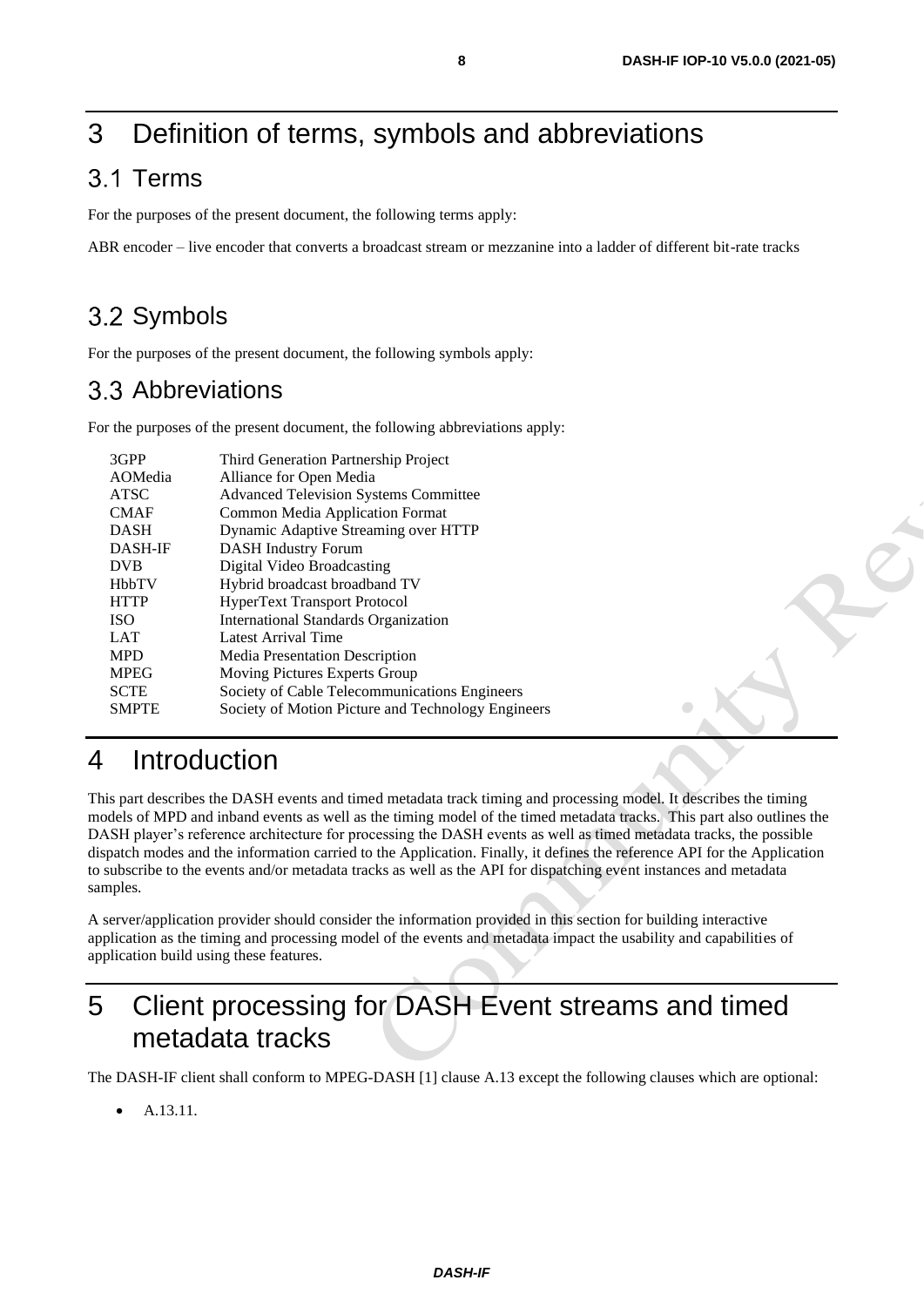## 6 Inband event authoring

## 6.1 General characteristics and constraints

Inband events are signalled in media segments using the DASHEventMessageBox as defined in MPEG-DASH [1] clause 5.10.3.3.

Presence of Inband events should be signalled using an InbandEventStream Element in the Media Presentation Description (MPD).

Inband Events signalled by DASHEventMessagesBoxes with a scheme\_id\_uri and value announced in the MPD by a corresponding InbandEventStream element may be ignored by a DASH client.

<span id="page-8-0"></span>Table 6-1 details constraints of attributes in the InbandEventStream Element.

| $@xlink:$ href  | May be present in case the InbandEventStream is a remote element                                                                                                                               |
|-----------------|------------------------------------------------------------------------------------------------------------------------------------------------------------------------------------------------|
| @xlink:actuate  | Shall be set to 'onLoad' or absent                                                                                                                                                             |
| $@$ schemeIdUri | Shall be set to the scheme_id_uri value used in DASHEventMessageBoxes of the<br>event stream that are expected to be processed by the DASH client.                                             |
| @value          | Should be set to the value field used in the DASHEventMessageBoxes of the event<br>stream (if present) that are expected to be processed by the DASH client. Otherwise, it<br>shall be absent. |
| @timescale      | This attribute should be absent, if present it shall match the timescale field used in the<br>corresponding DASHEventMessageBoxes.                                                             |

**Table 6-1 Recommended usage of optional InbandEventStream attributes**

NOTE: Since MPEG-DASH 5<sup>th</sup> edition, InbandEventStream shall not carry the InbandEventStream@presentationTimeOffset attribute, instead the SegmentTemplate/SegmentBase@presentationTimeOffset associated to the media representation carrying the event message box is applied for calculating the correct event start time. In other words, it is assumed the media segments and the DASHEventMessageBox carried in them use the same presentation time offset (after taking into account a possibly different in timescale.)

Each Inband event is defined by the following parameters in the MPEG-DASH [1] DASHEventMessageBox 5.10.3.3, shown in Table 6-2.

| Table 6-2 Recommended usage of fields in the DASHEventMessageBoxes |  |  |
|--------------------------------------------------------------------|--|--|
|                                                                    |  |  |

<span id="page-8-1"></span>

| Field              | <b>Field type</b> | <b>Comment</b>                                                                                                                |
|--------------------|-------------------|-------------------------------------------------------------------------------------------------------------------------------|
| emsq.version       | flag              | Defined by the version flag, version $0$ is used for segment<br>relative timing, version 1 for representation relative timing |
| emsg.scheme id uri | string            | Signals a uri to define the scheme as defined by the developer<br>of the scheme (which may be another external organization)  |
| emsq.value         | string            | Field may be set according to the guidelines provided by the<br>used scheme, otherwise it shall be set to the empty string    |
| emsq.timescale     | unsigned int 32   | This field should be the same as in mdhd box of the<br>initialization segment of the Representation.                          |
|                    |                   | NOTE: In a CMAF track, the mdhd timescale and this field are<br>required to be equal according to CMAF [3].                   |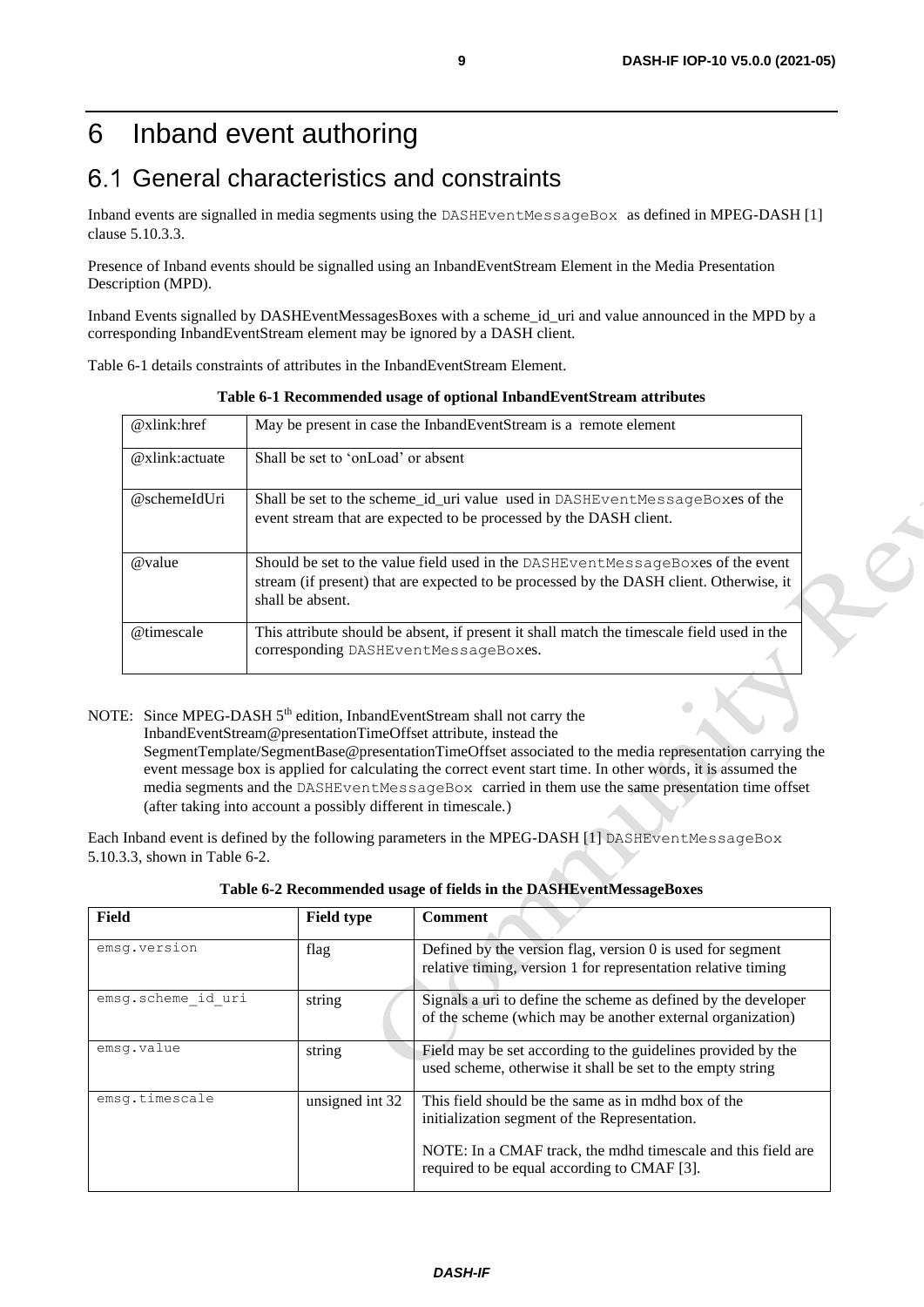| emsg.presentation time           | unsigned int 64 | Shall be set to the relative time offset of the event start time.<br>presentation_time is relative to Period@start adjusted with the<br>@presentationTimeOffset associated to the media<br>representation carrying the DASHEventMessageBox. Note<br>that the InbandEventStream element, since the 5 <sup>th</sup> edition of<br>MPEG-DASH no longer carries the @presentationTimeOffset |
|----------------------------------|-----------------|-----------------------------------------------------------------------------------------------------------------------------------------------------------------------------------------------------------------------------------------------------------------------------------------------------------------------------------------------------------------------------------------|
| emsq.<br>presentation time delta | unsigned int 32 | Shall be set to the relative time offset of event start time in the<br>scale of timescale. Presentation_time_delta is relative to the<br>segment's earliest presentation time.                                                                                                                                                                                                          |
| emsg.event duration              | unsigned int 32 | Shall be set to the event duration in units of the timescale.                                                                                                                                                                                                                                                                                                                           |
| emsq.id                          | unsigned int 32 | Unique identifier to distinguish events with the same<br>scheme_id_uri and value and to detect repetitions.<br>Two Inband event instances are identified to be equivalent if<br>they have identical values in the following fields:<br>scheme_id_uri<br>value<br>id                                                                                                                     |
| emsg.message data                | unsigned int8[] | Shall be set to the message data payload, i.e. the data to be<br>passed to the application containing the scheme specific<br>message. It may be empty if no message data is needed to be<br>passed to the application.                                                                                                                                                                  |

## 6.2 Authoring guidelines for Inband Events

#### $6.2.1$ Dispatch mode selection

The scheme URI/value owner establishes the dispatch mode for the use of information carried by Inband Events:

- In on-receive dispatch, the event duration is the active duration of the event from the start of the event instance.
- In on-start dispatch, the event\_duration indicates the valid duration in which the DASH client would dispatch the event to the application.

Therefore, the recommendations for on-receive dispatch and on-start dispatch are as follows:

- 1. The on-receive dispatch mode is recommended in the following cases:
	- a. On-receive dispatch mode is used for events that typically have a "state" or convey a "state." In this case, an event instance is usually expected to carry information about its active interval. The active interval of an event instance is the duration in which the properties of the event instance are valid for that duration. For example, it is an interval in which a specific text is overlayed over the video. The active interval is signalled by the event\_duration field.
	- b. The on-receive dispatch mode is used whenever instantly exposing the event to the Application has benefits for the application logic.
- 2. The on-start dispatch mode is recommended in the following cases:
	- a. The on-start dispatch mode is used for events that typically do not have any "state" and convey a "change of state" instead. In this case, an event instance doesn't have an active interval. It is a toggle switch that may cause a change of state. In this case, the event instance carries the duration in which the event can be conveyed to the application.
	- b. The on-start dispatch mode is used whenever exposing the event instance at the start time of the event instance is beneficial to the application logic. An example of this could be a message or popup to be present during the specific start time, or the common case of monitoring viewer events when viewing an ad break. In the last example, when reaching the media time corresponding to the event, the application may trigger a callback to a server or tracker and the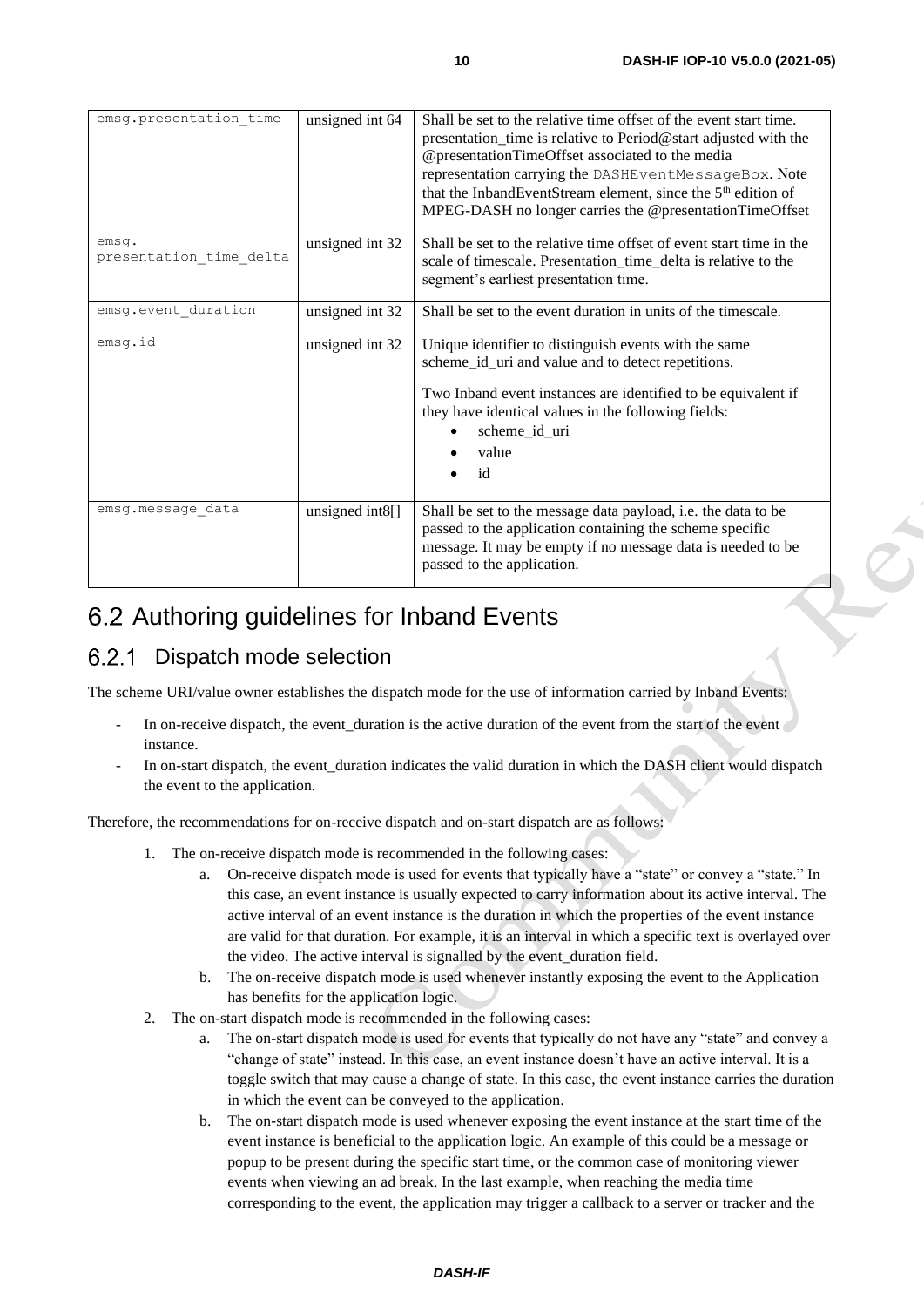triggering of the event. Therefore, the on-start mode is required to match event time the to actual presentation time and dispatch time accurately.

### 6.2.2 Duplication of Inband Events in Periods

#### 6.2.2.1 Duplicating the event instances in representations in one Adaptation Set

Due to dynamic switching between two or more representations in one Adaptation Set by the DASH client, the event instances should be duplicated across all representations of one Adaptation Set such that in the case of switching, the DASH client does not miss an event instance. The switching between representations may occur at the segment boundaries, or the chunk boundaries in the case of low latency streaming, and in both cases, adequate repeating of one event instance should be considered to assure that the DASH client does not miss an event.

#### 6.2.2.2 Duplicating the event instances in different Adaptation Sets

Inband events may also be present in more than one Adaptation Set in case that only one of those Adaptation Sets is selected for download and playback by a client. For example, in case an MPD includes multiple AdaptationSet elements of the same @contentType, each should carry the InbandEventStream. Since each Adaptation Set or Representation may have a different @presentationTimeOffset as well as a different time scale, the

presentation time/presentation time delta, event duration and timescale values of each DASHEventMessageBox must be adjusted to align its timing with the same event in other Representations.

#### 6.2.2.3 Repeating the event instances in one Period

The recommendations are as follows:

- 1. Since DASHEventMessageBox(es) with version 1 carry the presentation time relative to the media Period@start time adjusted with SegmentTemplate@presentationTimeOffset or SegmentBase@presentationTimeOffset, any event instance can be repeated with the same values for the presentation\_time and duration fields and identical values for scheme\_id\_uri, value, and id. Therefore, that DASHEventMessageBox can be exactly repeated in two or more segments, without any need for updating its fields.
- 2. Since DASHEventMessageBox(es) based on version 0 carry the presentation time relative to the segment's earliest presentation time (EPT), any event instance for repeating the same event must have a different presentation\_time\_delta field. If the event has started in the past, the event instance cannot signal that start time, since the offset is a non-negative number. In this case, the duration field needs to be updated to reflect the remaining active time of the event.
- 3. The DASHEventMessageBox(es) should be repeated in all segments that fall in their active duration.

#### 6.2.2.4 Repeating the event in different Periods

Inband events from a previous Period that continue into the next Period should be repeated, including an **InbandEventStream** element in the MPD and DASHEventMessageBoxes in the media segments.

#### 6.2.3 Event timing constraints

#### 6.2.3.1 Early insertion of Inband Events

As part of the event scheme definition, the event scheme owner should define and publish the minimum in-advance offset to insert a DASHEventMessageBox relative to the intended event start time, such that the DASH client has enough time to dispatch and the Application has enough time to process the event and take the required operations before the event's start time. In this case, all inserted DASHEventMessageBox(es) shall be conforming to this offset.

If such in-advance offset is not defined, it is recommended that DASHEventMessageBox(es) are inserted at least 4 seconds before the corresponding media presentation time of the event's start time. For example, in the case of 2 second segments, the event is repeated in 2 segments prior to and the segment during which the event is starting. This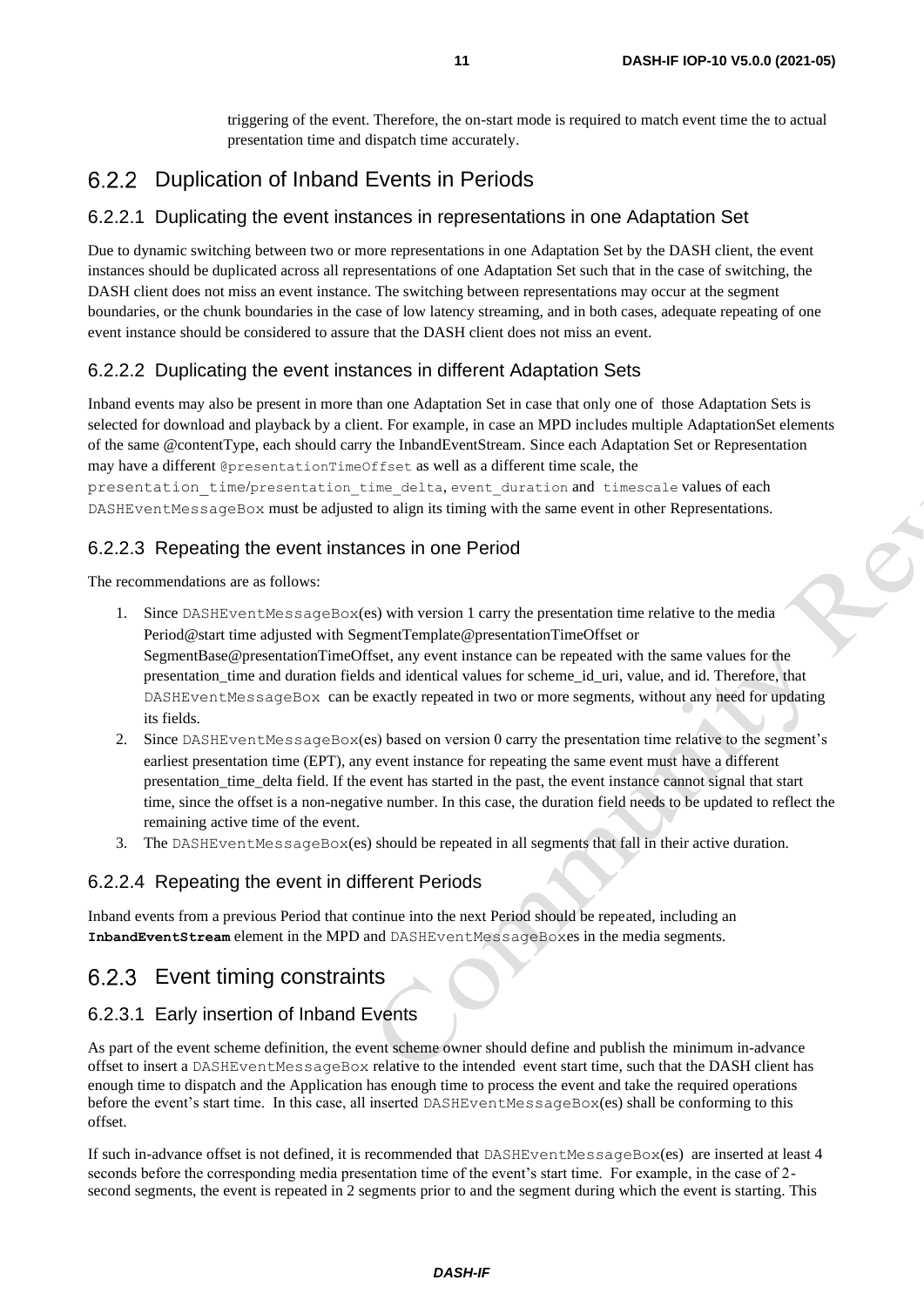practice avoids "missing" any events by the DASH client while enables the processing that may be required to activate the event by the application.

#### 6.2.3.2 Early insertion of InbandEventStream Element

The InbandEventStream Element corresponding to the DASHEventMessageBox(es) should be present in the MPD before the actual DASHEventMessageBox(es) appear in the available segments.

DASHEventMessageBox(es) without a corresponding InbandEventStream element may be ignored by DASH clients.

#### 6.2.3.3 The 'event\_duration' field

The event duration may have a significant meaning for the application, such as when the application uses the event duration in its logic. The repeated events when using version 0 may have different event duration for any event that is already in its active interval.

DASHEventMessageBox version 1, the equivalent event instances that carry information for the same event can have the same event duration.

### 6.2.4 Inband Event message\_data and payload size constraints

The content author should consider the impact of the size of DASHEventMessageBoxes on the representation actual bandwidth. The size and the frequency may have a significant impact on the required bandwidth for downloading segments.

### 6.2.5 MPD update constraints

The recommendations are as follows:

- 1. Only DASHEventMessageBox(es) that are listed in **InbandEventStream** would be parsed by the client. NOTE: DASH events, such as MPD validity expiration and callback events also must be indicated in MPD to be processed by the client.
- 2. In an MPD update, a new InbandEventStream element may be introduced to request the DASH client start processing the corresponding inband emsgs.

### Efficiency and Deployment Constraints

Following recommendations and constraints apply with regard to efficiency and deployment.

- 1. Only inband events relevant to the application should be included.
- 2. Inband events should be identical for different users.
- 3. An MPD update may add or remove an event scheme, thus only event schemes relevant for a given timespan should to be signalled.

### 6.3 Common use-cases

Some common use-cases for inband Events include the following:

- 1. Tracking events: These are events that are triggered on presentation time and can be used by an application to report viewing of certain presentation times in the media.
- 2. The id3 metadata, such metadata may convey authoring information valid at a specific point in time to the media.

## 7 MPD event authoring

### 7.1 General Properties and constraints

The MPD events, defined in the EventStream Element of MPEG-DASH [1] clause 5.10.2.2, have the following characteristics: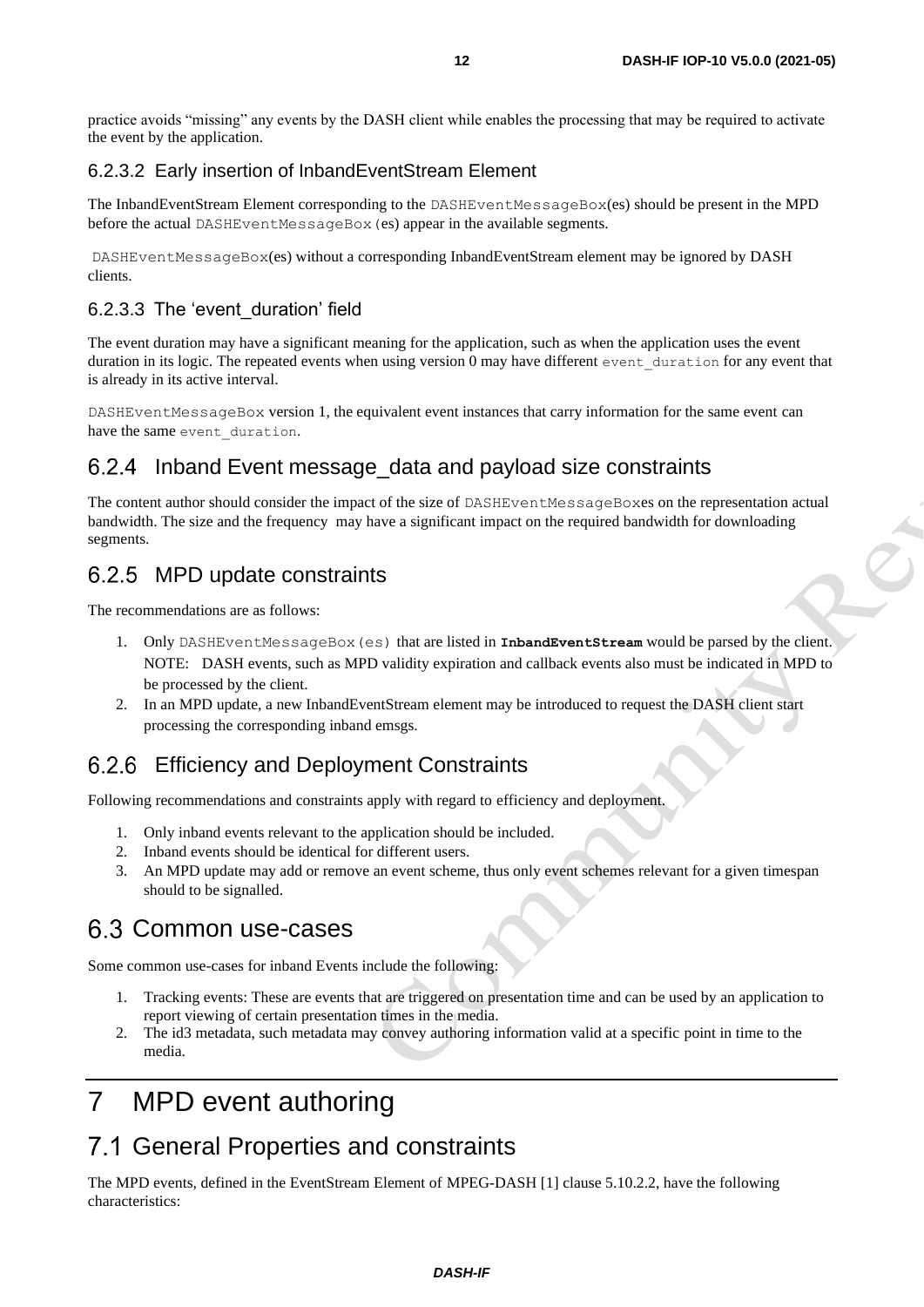- 1. The EventStream Element is signalled inside a Period Element
	- a. The optional @timescale should be set, otherwise it is inferred to be 1.
	- b. @schemeIdUri shall be set to indicate the externally defined scheme, this scheme may be defined by an external organization.
	- c. The @value attribute is optional and can be used to signal a sub-scheme or URI relating to the @schemeIdUri
	- d. The dispatch mode is defined by the scheme owner as part of the event scheme charateristics, the default is on-receive. The dispatchmode used by a DASH client is determined by the subscription of the client/player to an schemeIdUri.
	- e. The @presentationTimeOffset can be used to indicate the presentation time offset associated with the Period@start time of the Period enclosing the EventStream element, if not present it defaults to 0

Table 7-1 recommends the values for the EventStream attributes.

<span id="page-12-0"></span>

| $@xlink:$ href              | may be used for remote element                                                                            |
|-----------------------------|-----------------------------------------------------------------------------------------------------------|
| @xlink:actuate              | Shall be set to 'onLoad' or absent                                                                        |
| @schemeIdUri                | Shall be set to scheme type of the event stream.                                                          |
| @value                      | May be absent, if present it shall be set according to guidelines of the scheme.                          |
| @timescale                  | Shall be set to the timescale of the Event@presentationTime and Event@duration                            |
| @presentationTi<br>meOffset | Shall be set to a value that would align the @presentationTime of an Event element to<br>the Period@start |

**Table 7- 1 Recommended usage of optional EventStream attributes**

- 2. The Event Elements are then enclosed in the EventStream Element and may be added/removed on MPD updates
	- a. The @duration attribute signals the duration of the Event
	- b. The @presentationTime signals the start time of the Event on the media presentation timeline based on the EventStream@timescale and EventStream@presentationTimeOffset attributes
	- c. The @id attribute is a unique identifier, it can be used to detect duplicates
	- d. The @contentEncoding may be present, and if present and set to base64 can be used to indicate that the data in the value space of the element is base64 encoded binary data. This is useful for encoding binary data that may include characters that would break the xml utf-8 schema
	- e. Data in the value space of the Event element needs to be character escaped in case characters occur that may break the schema, an alternative way to do that is to use the <!CDATA escaping mechanism available in XML
	- f. The timing of events is relative to the Period's start time adjusted for EventStream@presentationTimeOffset.
	- g. Event Elements of EventStream Elements may be updated (added/removed) by an update to the MPD.
	- h. The value space of the Event element is recommended to be used for carriage of event's payload rather than the use of @messageData.
	- i. The Latest Arrival Time (LAT) of an MPD Event may vary depending on whether the period is played from the beginning or random accessed, or if the event is added during an MPD update.

## 7.2 Authoring guidelines for MPD events

#### 7.2.1 Dispatch mode selection

Same as 6.2.1.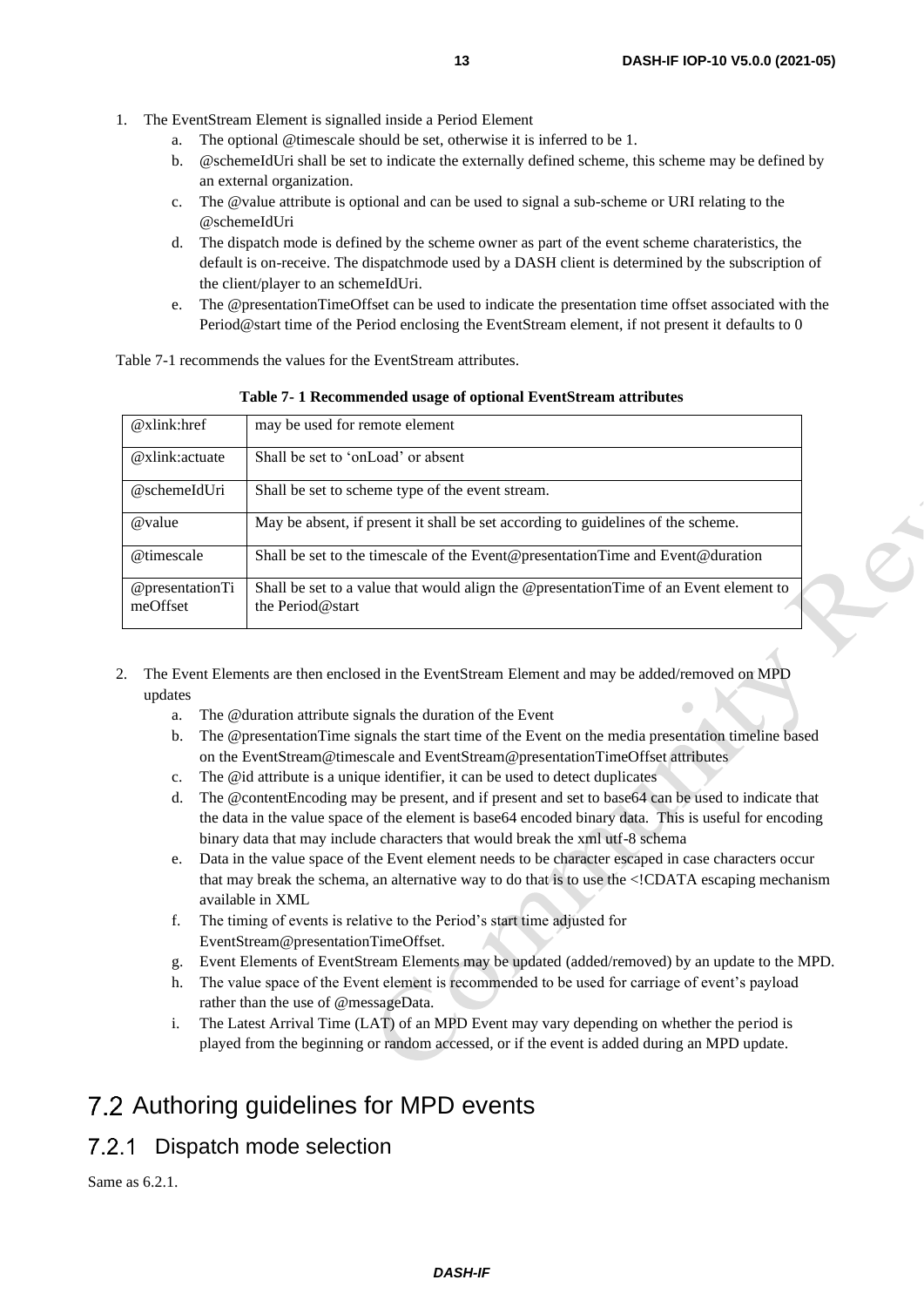### Event instances order

Event elements in an EventStream element should be listed from top to bottom in MPD by increasing presentation time.

## 7.2.3 Repeating events

#### 7.2.3.1 Repeating event instances in one Period

Events in the same Period should not be repeated. Since the player sees all events of a Period, there is no benefit for repeating events in that Period.

#### 7.2.3.2 Repeating the event cross Period

Events of the previous Period that continue into the next Period (i.e. are still active) should be repeated at the next Period. The next Period should include a corresponding EventStream and Event elements. The EventStream element of an event continuation should include an @presentationTimeOffset attribute.

### 7.2.4 Event timing considerations

The considerations are as follows:

- 1. An EventStream element may have an @presentationTimeOffset, an Event with a presentation time matching the presentationTimeOffset will align to the Period@start. By setting an event's presentation time to a value smaller than the @presentationTimeOffset, an event that starts before Period start time can be signalled.
- 2. In some common cases, the @presentationTimeOffset of an EventStream Element matches the @presentationTimeOffset of the AdaptationSets the events apply to (after timescale conversion). It is recommended to use such common timeline for events and media.

### Announcement and removal of Events in the MPD

The event scheme owner should define and publish the minimum in-advance offset insert an Event from the event start time, such that the DASH client has enough time to dispatch and the application has enough time to process the event and take the required operations before event's start time.

In case this offset is not defined, it is recommended to publish Events in the MPD at least 4 seconds before their target corresponding presentation time, or as early as possible.

In case the MPD@type="dynamic" the offset is relative to the MPD@publishTime. An MPD Event targeting a media time corresponding to a wall clocktime 'W' should be available in a manifest with MPD@publishTime 'W- the advance offset' or earlier. For the case when MPD@type = "static" this restriction does not hold , as all MPD events will be available upon first download of the MPD.

MPD Events may be removed from an EventStream Element in the MPD, when segments overlapping the event active duration are no longer available.

### 7.2.6 Event payload size constraints

MPD Events should only be used to carry metadata with small payloads and limited overhead on the MPD Size. Players usually have limits in the size of the MPD that they can handle e.g. 256 kb – 1MB have been reported, thus using MPD Events should not lead to violating such player limitations.

NOTE: If use of larger size metadata is required including them by reference or by means of a timed metadata track is preferred over including them as MPD Events.

### 7.2.7 Event payload character coding constraints

Restrictions apply when inserting characters in the value space of an Event. Events containing a payload that can break the XML encoding syntax of an MPD, e.g., unescaped characters " $\leq$ , tab, newline ...", should either use !CDATA or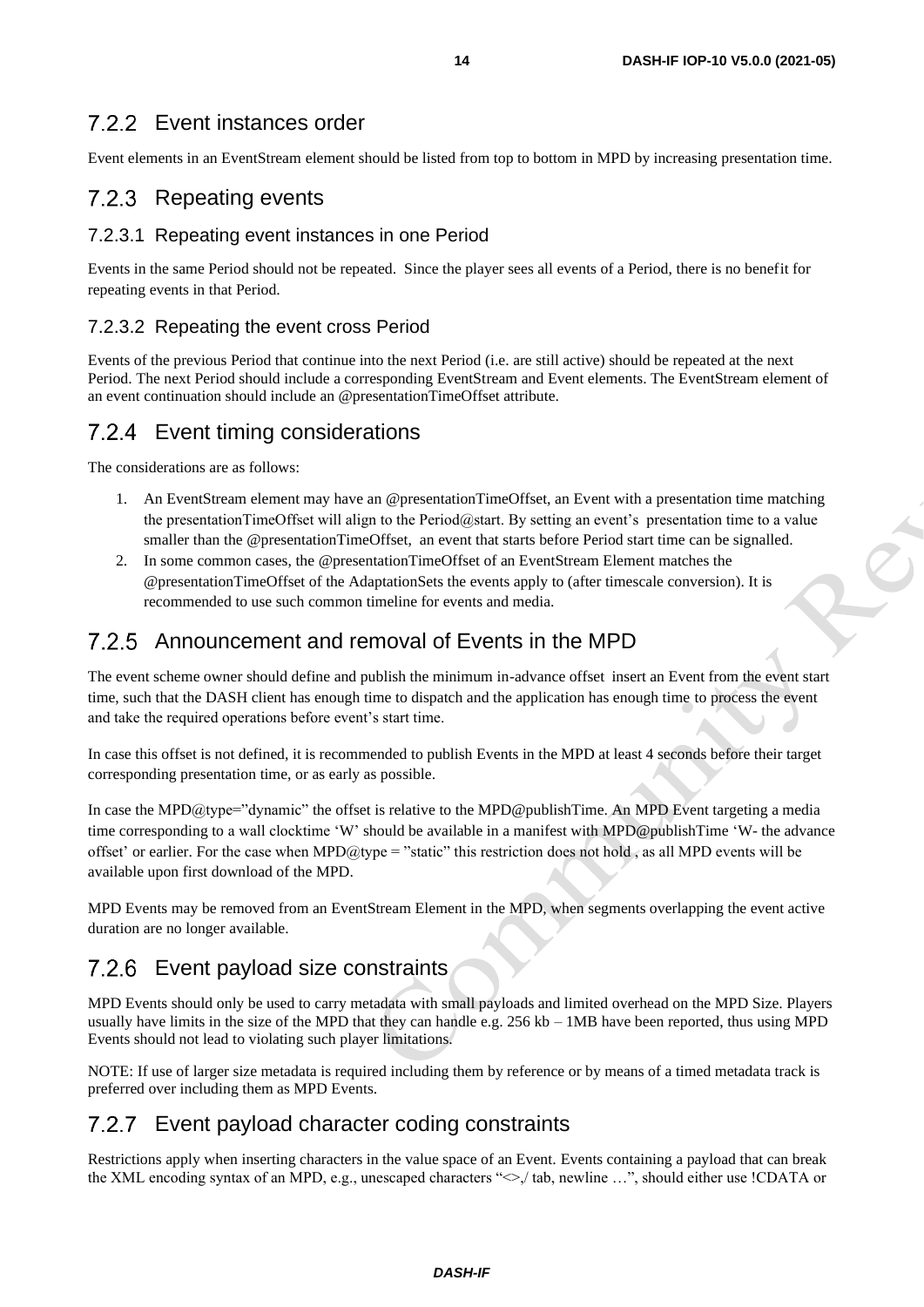use the @contentEncoding set to base64 and apply a base64 encoding to the message data or value of the MPD event before setting it in the value or message\_data fields of the MPD.

Event schemes that embed XML directly in the Event element must signal the namespace of this introduced XML schema.

### Event and EventStream MPD update constraints

In an MPD update, the following attributes should not be changed for a previously existing **EventStream** in a period:

- a. **EventStream**@timescale
- b. **EventStream**@presentationTimeOffset
- c. **EventStream**@schemeIdUri
- d. **EventStream**@value

In an MPD update, the following attributes should not be changed for a previously existing **Event**:

- a. **Event**@presentationTime
- b. **Event**@contentEncoding
- c. **Event**@messageData
- d. **Event**@duration

### 7.2.9 MPD Event Efficiency and Deployment recommendations.

The following recommendations apply to enable efficient MPD Event usage:

- 1. MPD Events should only have limited impact of the size of the MPD.
- 2. To achieve the above and limit the size of the MPD one or more of the following techniques are recommended:
	- a. Use a smaller @timeShiftBufferDepth, thereby reducing the number of Periods in the MPD update
	- b. Use of remote period or remote EventStream for the periods of the time shift buffer that are older in MPD update
	- c. Use of MPD patching in MPD update
- 3. Since MPD events are included in the MPD, the frequency of updating the MPD depends on the frequency of generating new MPD events. Therefore, MPD events are not suited for high-frequency events when the minimum update period is high; inband events or time metadata tracks should be used instead in that case or a smaller minimum update period must be used.

## 7.3 Common use-cases

Common use cases of MPD Events include:

- Programme metadata such as programme information
- Ad slots and splice points signalling using SCTE-35

## 8 Combination of MPD events and Inband events

The same event stream, i.e. (schemeIdUri, value) pair may be present in both MPD (EventStream) and inband events (InbandEventStream) at the same time. In the case of the existence of the same @schemeIdUri and @value in EventStream and InbandEventStream, a DASH client may apply the equivalency rules between both.

## 9 Timed Metadata Representations

## 9.1 Characteristics of timed metadata Representations

Timed metadata representation carry tracks that are ISOBMFF metadata tracks (ISOBMFF [2] clause 12.3) where metadata is carried in samples similarly (i.e. as in media).

Metadata Representations are delivered in a similar fashion as media segments.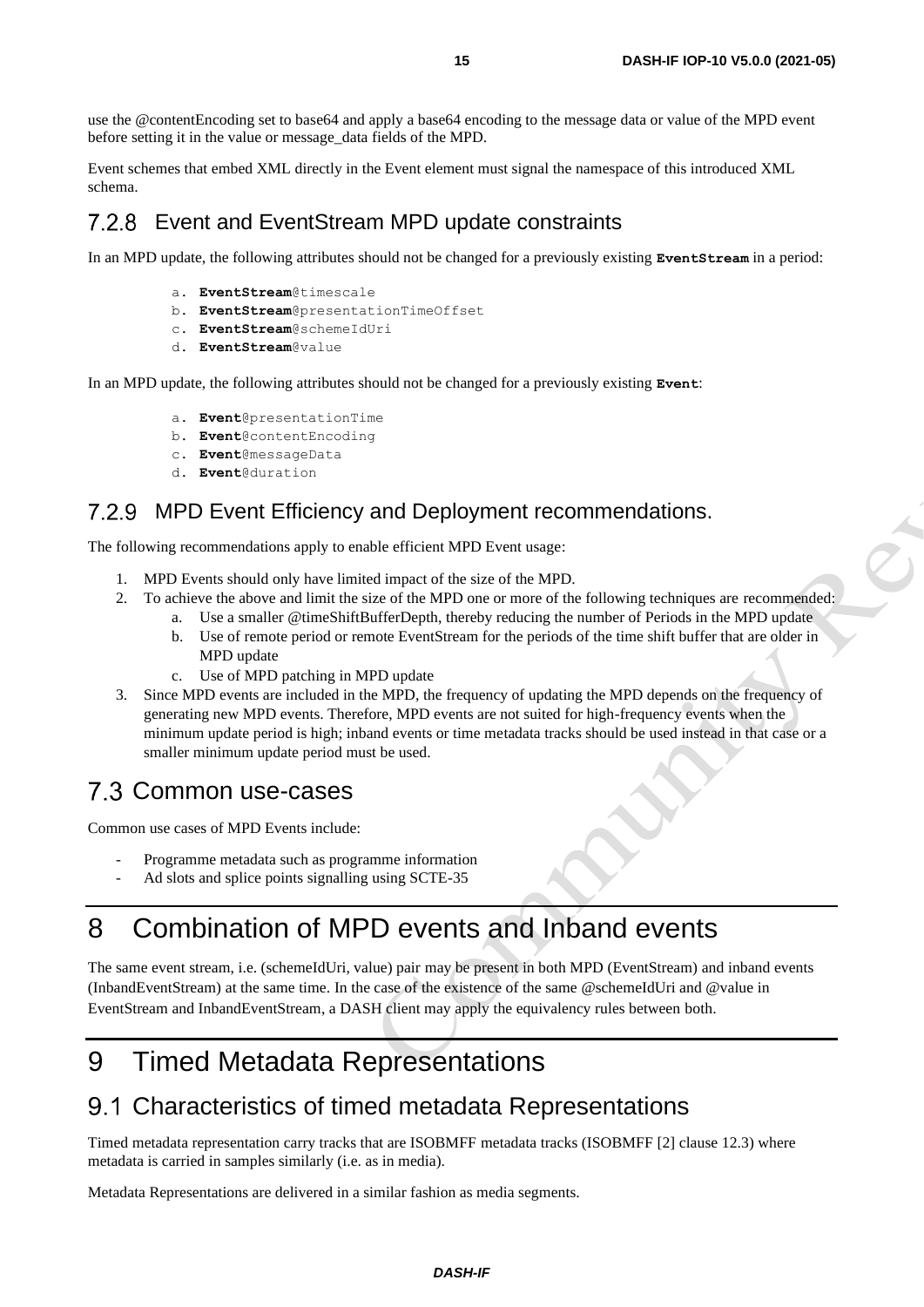## 9.2 Authoring guidelines

### 9.2.1 Dispatch mode selection

The default dispatch mode for timed metadata representations is on-start, i.e. on at the presentation time of the metadata samples. However, in-advance fetching and buffering of metadata samples in tracks, and dispatching them using onreceive dispatch mode is possible for the client.

### 9.2.2 Metadata sample timing considerations

All samples are sync-samples, thus no knowledge of prior samples is required.

Timed metadata track used in a Representation may use an edit list and/or composition time offsets.

Timed metadata track representation timing is relative the Period@start adjusted with the SegmentBase@presentationTimeOffset or SegmentTemplate@presentationTimeOffset.

### 9.2.3 Payload considerations

Metadata samples shall contain all metadata active or relevant for the time interval their duration spans, for the given scheme of the metadata track.

### 9.2.4 Scheme signaling and Sample Entry Requirements

Custom metadata schemes can be signalled in a metadata track using URIMetaSampleEntry. Other sampleEntries derived from MetaDataSampleEntry may also be used.

### 9.2.5 MPD signaling

Timed metadata tracks shall be signalled as follows:

- 1. A single representation in a single adaptation set shall be used.
- 2. Language may be defined by @lang if language is relevant for the timed metadata
- 3. An additional descriptor at the adaptation set or representation, in a supplemental or essential property, with the following attributes:
	- a. @schemeIdUri set to "urn:dashif:events:metadataconfiguration:2022"
	- b. @value set to the list of white space separated metadata scheme id URI and value pairs
- 4. The @mimeType attribute set to application/mp4
- 5. The @contentType attribute set to "meta"
- 6. The @codecs attribute set to the four-character code of the Sample entry of the timed metadata tracks, e.g. in the case of URIMetaSampleEntry this would be "urim".
- 7. The @timescale attribute that matches the timescale in the mdhd box in the initialization segment
- 8. The timed metadata track should be continuous, i.e. not have gaps on the timeline.
- 9. A Role element is optional, if present it shall not be set to main
- 10. The @bandwidth attribute set to a value higher than the maximum bandwidth of any timed metadata segment
- 11. The @associationId attribute may be set to the list of **Representation**@ids to which the metadata track applies.

Example 9-1 shows an example of a metadata track AdaptationSet element for a track using URIMetaSampleEntry.

#### **Exampl 9- 1 Example for describing of a metadata track in MPD**

<span id="page-15-0"></span>

| <adaptationset <="" codecs="urim" contenttype="meta" id="1" lang="en" mimetype="application/mp4" th=""></adaptationset>                                                                                |
|--------------------------------------------------------------------------------------------------------------------------------------------------------------------------------------------------------|
| startWith $SAP = "1"$                                                                                                                                                                                  |
| $\le$ SupplementalProperty                                                                                                                                                                             |
| schemeIdUri="urn:dashif:events:metadataconfiguration:2022"                                                                                                                                             |
| value="urn:scte:scte35:2013:bin_urn:mpeg:dash:event:2012" />                                                                                                                                           |
| $\leq$ Representation bandwidth="8000" id="meta-track" associationId="1 2 4" >                                                                                                                         |
| <segmenttemplate initialization="segments-\$RepresentationID\$.dash" media="segments-&lt;/td&gt;&lt;/tr&gt;&lt;tr&gt;&lt;td&gt;\$RepresentationID\$-\$Time\$.dash" timescale="1000"></segmenttemplate> |
| $<$ SegmentTimeline $>$                                                                                                                                                                                |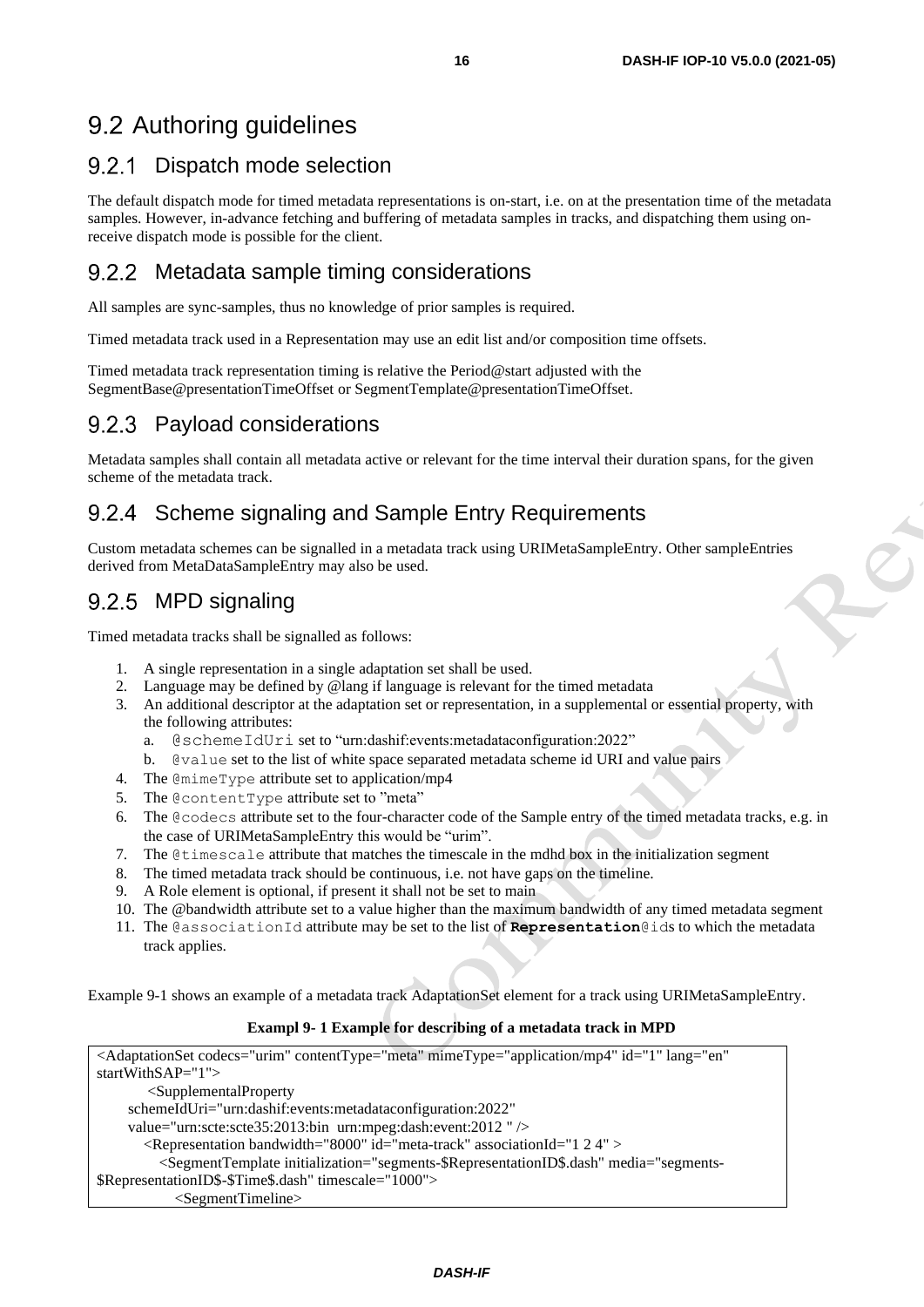```
 <S d="2000" t="0" r="29"/>
            </SegmentTimeline>
          </SegmentTemplate>
       </Representation>
</AdaptationSet>
```
#### 9.2.6 Metadata samples carrying the same event instances

In an ISOBMFF metadata track each sample carries the active metadata for that timespan. In case metadata is repeated in samples, ISO-BMFF metadata tracks typically do not carry ids for the events that they carry to detect duplicate samples. To implement such, it may be covered by the specific scheme that is used in the timed metadata track.

MPEG-B part 18 [4] defines a metadata track format that can be used to carry additional ids to detect duplicated ISO/IEC 23001-18 spanning multiple samples. In case duplicate event detection is required, metadata track based on MPEG-B part 18 may be considered.

MPEG-B part 18 [4] based timed metadata track uses the event message instance box (EventMessageInstanceBox) (emib) to carry event messages in samples, and the EventMessageEmtpyBox (emeb) for durations of samples when no event metadata is active. The emib box has fields that correspond to DASHEventMessageBox, namely scheme id uri, id, value, event duration and presentation time delta, and can therefore be used directly for carriage of DASH events in timed metadata tracks.

In an EventMessageInstanceBox the timing is relative to the presentation time of the sample carrying the EventMessageInstanceBox. As the presentation time delta is a 64 bit signed integer both advance and past events can be signalled.

Example 9-2 demonstrates an example of a metadata track AdaptationSet Element for a metadata track using Event Message Track based on MPEG-B part 18 [4].

#### **Exampl 9- 2 Example for describing of Event Message Track in MPD**

```
<AdaptationSet codecs="evte" contentType="meta" mimeType="application/mp4" id="1"
startWithSAP="1">
        <SupplementalProperty schemeIdUri="urn:dashif:events:metadataconfiguration:2022"
     value="urn:scte:scte35:2013:bin "/>
        <Representation bandwidth="8000" id="meta-track">
          <SegmentTemplate initialization="segments-$RepresentationID$.dash" media="segments-
$RepresentationID$-$Time$.dash" timescale="1000">
            <SegmentTimeline>
               <S d="2000" t="0" r="29"/>
            </SegmentTimeline>
          </SegmentTemplate>
        </Representation>
</AdaptationSet>
```
### 9.2.7 Application processing considerations

Timed metadata track segments should be available before the audio and video content with similar presentation time.

### 9.3 Common use-cases

As mentioned, timed metadata tracks are beneficial for frequent metadata (e.g. positional coordinates for each frame based on capture location) or media related metrics.

## 10 Support of DASH events

Table 10-1 show the DASH events which shall be supported by the client.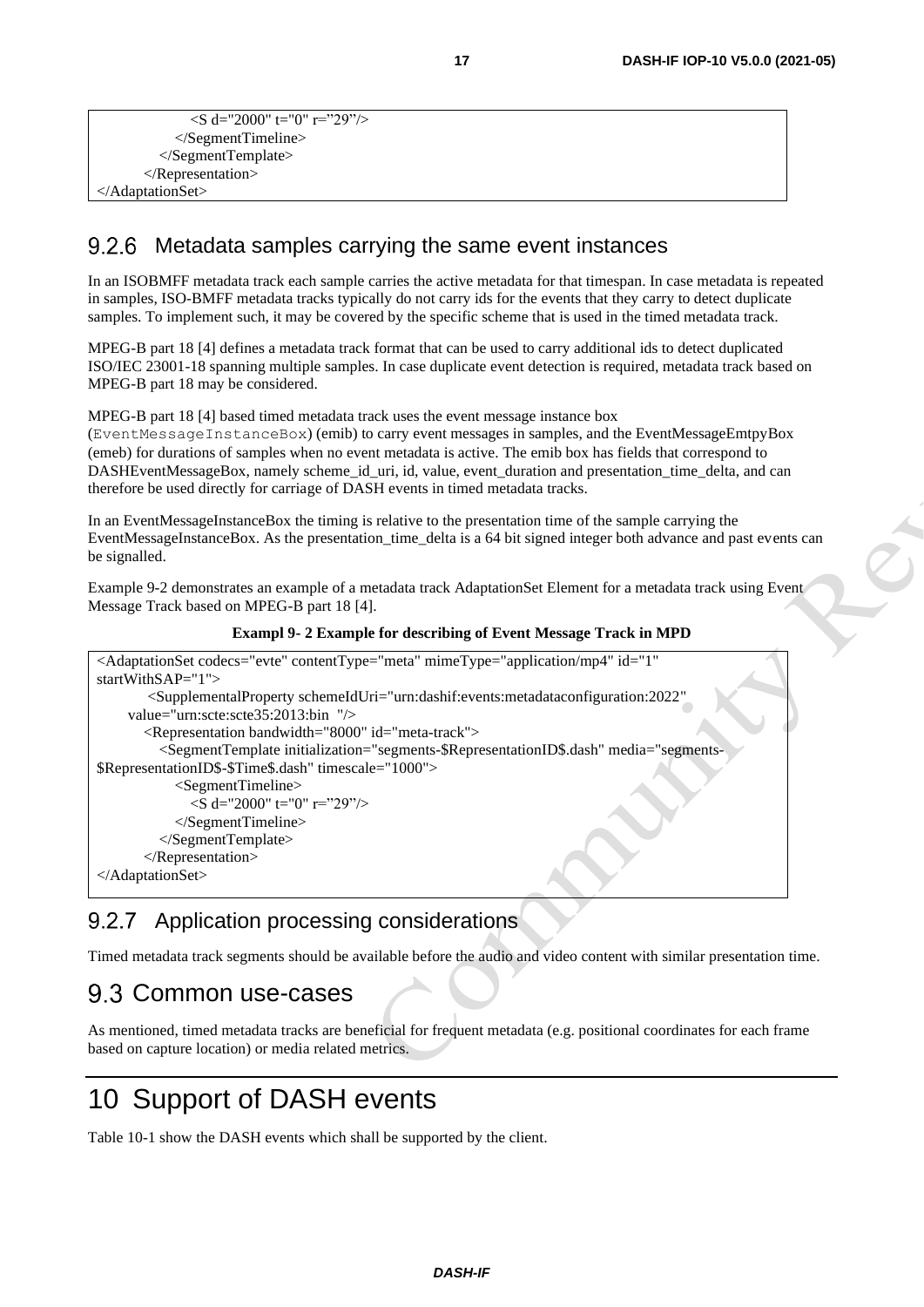<span id="page-17-0"></span>

| Event scheme                                 | Refenrece in MPEG-<br><b>DASH</b> [1] | Dispatch mode |
|----------------------------------------------|---------------------------------------|---------------|
| urn: mpeg: dash: event: 2012                 | 5.10.4                                | on-receive    |
| urn:mpeg:dash:event:callback:2015   5.10.4.5 |                                       | on-start      |
| urn: mpeg: dash: event: ttfn: 2016           | 5.10.4.6                              | on-start      |

#### **Table 10 - 1 DASH events supportd by the DASH client**

## 11 Externally defined event schemes

In this section, various application event schemes developed by consortia is presented.

NOTE: This section is intended to be moved to [https://dashif.org/identifiers/event\\_schemes/](https://dashif.org/identifiers/event_schemes/) and the link is kept here.

## 11.1 SCTE 214

| identifier                   | Event<br>Type | <b>Reference</b>            | <b>Section</b> | <b>Comment</b>                                                                                                      |
|------------------------------|---------------|-----------------------------|----------------|---------------------------------------------------------------------------------------------------------------------|
| urn:scte:scte35:2013:xml     | <b>MPD</b>    | <b>SCTE 214-</b><br>1 li.11 | 6.7.4          | XML representation of SCTE 35<br>message                                                                            |
| urn:scte:scte35:2014:xml+bin | <b>MPD</b>    | <b>SCTE 214-1</b><br>li. 11 | 6.7.4          | XML representation of SCTE 35<br>message in binary form.                                                            |
| urn: scte:scte35:2013:bin    | Inband        | <b>SCTE 214-1</b><br>[i.1]  |                | -binary representation of SCTE 35<br>message in emsg box.<br>- it is defined in 214-3, but being<br>moved in 214-1. |

Notes:

- 1. The event duration is bounded by the period that contains it.
- 2. Use of essential property if the client is required to process events.
- 3. Event@messageData is not used.
- 4. No explicit dispatch mode for the above events is defined. However, it seems the events are considered to use on-receive mode.
- 5. The most used event scheme is currently xml+bin. The use of 2013:xml is discouraged.

## 11.2 DVB DASH Profile

### 11.2.1 Content Events

| identifier                     | <b>Event Type</b> | Reference              | <b>Section</b> | <b>Comment</b>                     |
|--------------------------------|-------------------|------------------------|----------------|------------------------------------|
| urn:dvb:iptv:cpm:2014   MPD or |                   | <b>ETSI TS 103 285</b> | 9.1.2.1        | <b>TV-Anytime Content Programm</b> |
| M1<br>$\frac{d}{dx}$           | Inband            | $V1.3.1$ [i.2]         |                | Metadata                           |

Notes:

- 1. The event duration indicates the minimum validity duration of the metadata.
- 2. The event with the latest presentation time takes precedence among events with overlapping durations
- 3. The event payload carries the TV-Anytime element.
- 4. No explicit dispatch mode for the above event is defined.

### 11.2.2 Parental rating

| identifier                 | Event       | Reference              | <b>Section</b> | <b>Comment</b>                  |
|----------------------------|-------------|------------------------|----------------|---------------------------------|
|                            | <b>Type</b> |                        |                |                                 |
| urn:dvb:iptv:rating:2014   | MPD or      | <b>ETSI TS 103 285</b> | 9.1.2.3        | Parental rating. Id carries the |
|                            | inband      | $V1.3.1$ [i.2]         |                | minimum age.                    |
| urn:dvb:iptv:quidance:2014 | MPD or      | <b>ETSI TS 103 285</b> | 9.1.2.3        | Parental rating. Id carries the |
|                            | inband      | $V1.3.1$ [i.2]         |                | rating.                         |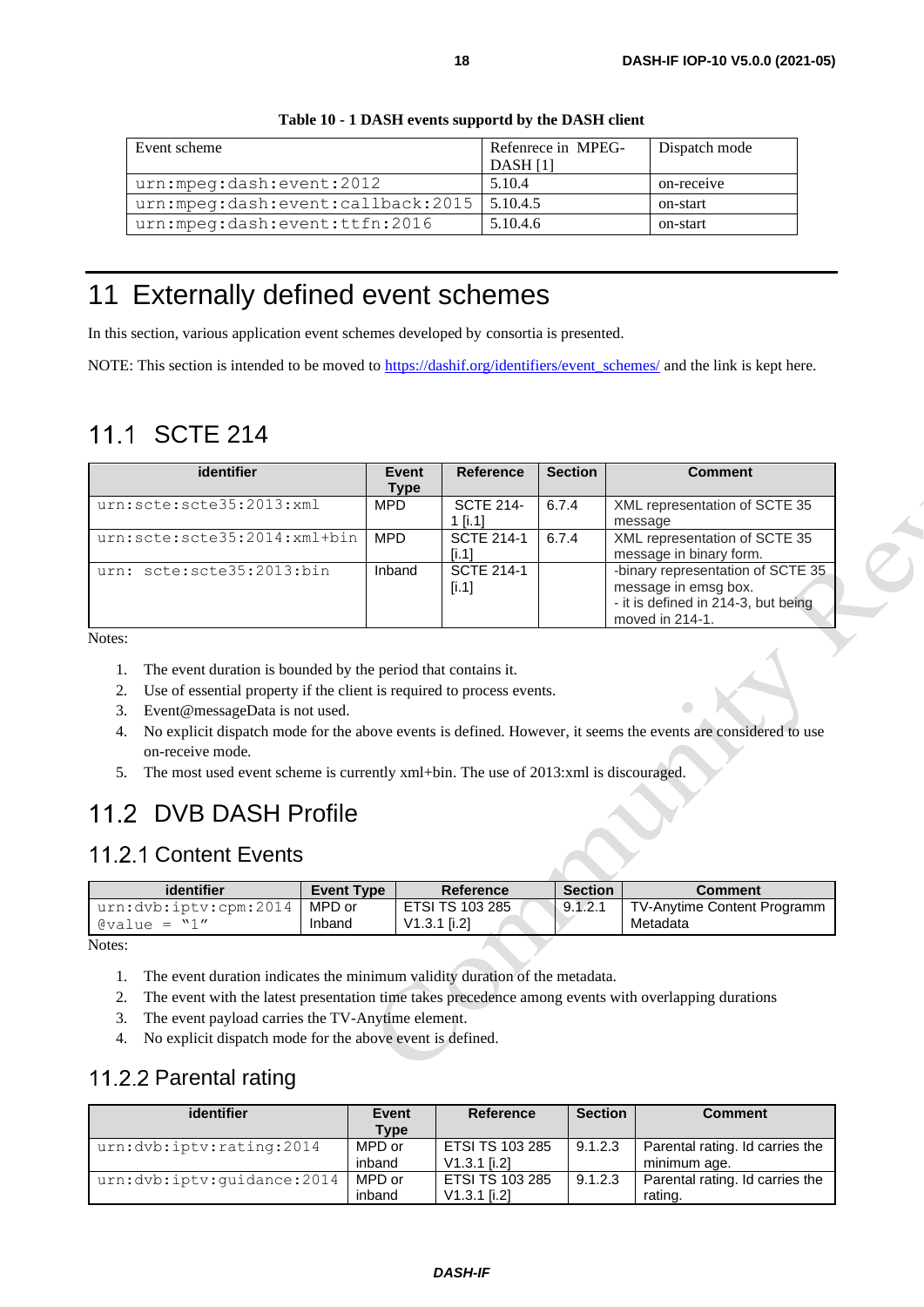Notes:

1. No explicit dispatch mode for the above event is defined.

### 11.2.3 Hybrid Radio slide show

| identifier                                     | Event<br>Type | <b>Reference</b>                         | <b>Section</b> | <b>Comment</b>                               |
|------------------------------------------------|---------------|------------------------------------------|----------------|----------------------------------------------|
| urn:dvb:dash:radiovis:2016  <br>values 1 to 3. | Inband        | <b>ETSI TS 103 285</b><br>$V1.3.1$ [i.2] | 9.1.2.3        | Hybrid radio slide show of<br>text or images |

Notes:

1. No explicit dispatch mode for the above event is defined.

## 11.3 AOMedia ID3

| identifier                                                     | Event<br><b>Type</b> | <b>Reference</b>                                | <b>Section</b> | <b>Comment</b>                             |
|----------------------------------------------------------------|----------------------|-------------------------------------------------|----------------|--------------------------------------------|
| urn:aomedia:cmaf:id3<br>value is a URI defining the<br>sematic | Inband               | AOMedia Carriage of ID3 Timed<br>Metadata [i.3] |                | ID <sub>3</sub> V <sub>2</sub><br>metadata |

Notes:

- 1. Message\_data contains ID3 version 2.4 data
- 2. Presentation time can not go beyond the CMAF fragment boundary.
- 3. No explicit dispatch mode for the above event is defined.

## 11.4 HbbTV

HbbTV 2.0.2 doesn't define any specific DASH event, but an scheme to map the DASH event to HTML DataCue's TextTrack.

## 11.5 ATSC 3.0

| identifier                                 | Event<br><b>Type</b> | <b>Reference</b>                                     | <b>Section</b> | <b>Comment</b>              |
|--------------------------------------------|----------------------|------------------------------------------------------|----------------|-----------------------------|
| tag:atsc.org, 2016: event<br>value = "stu" | Inband               | DASH-IF Interoperability Point for<br>ATSC 3.0 [i.4] | 5.6.3          | ATSC Stream<br>table update |

Notes:

- 1. not clear what is carried in message\_data
- 2. No explicit dispatch mode for the above event is defined.

An ATSC 3.0 application may use its application events and subscribe to a specific event by (SchemeIdURI, value) pair. However, the dispatch model of events is not specified in the ATSC 3.0 DASH client processing model.

## 11.6 3GPP

3GPP TS 26.247, TS 26.511, and TS26.512 do not define any specific event scheme.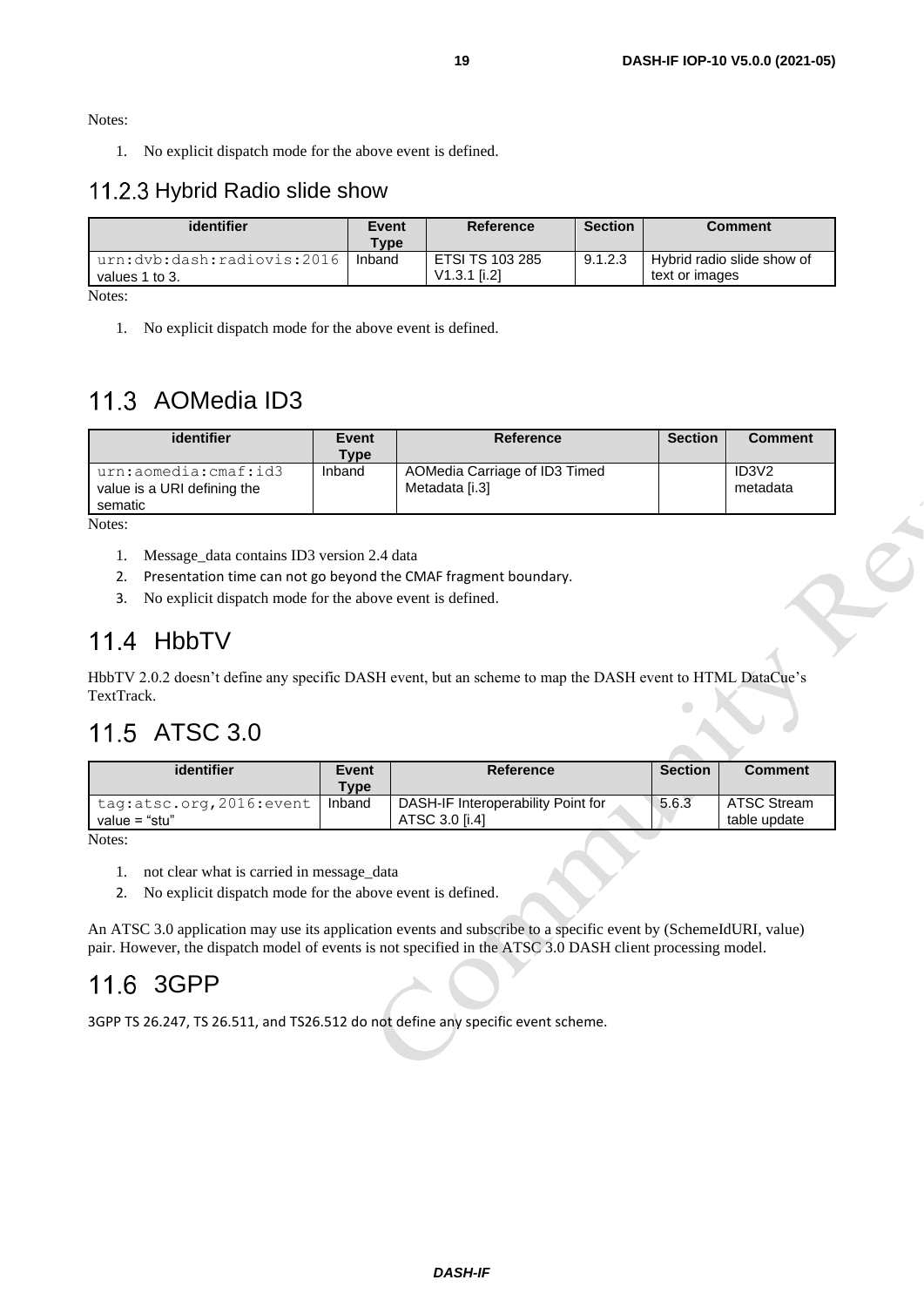## Annex A (Informative): Change History

| <b>Date</b> | <b>Version</b> | Information about changes            |
|-------------|----------------|--------------------------------------|
| 5 2022      | 0.95           | Initial version for community review |
|             |                |                                      |
|             |                |                                      |
|             |                |                                      |

IND